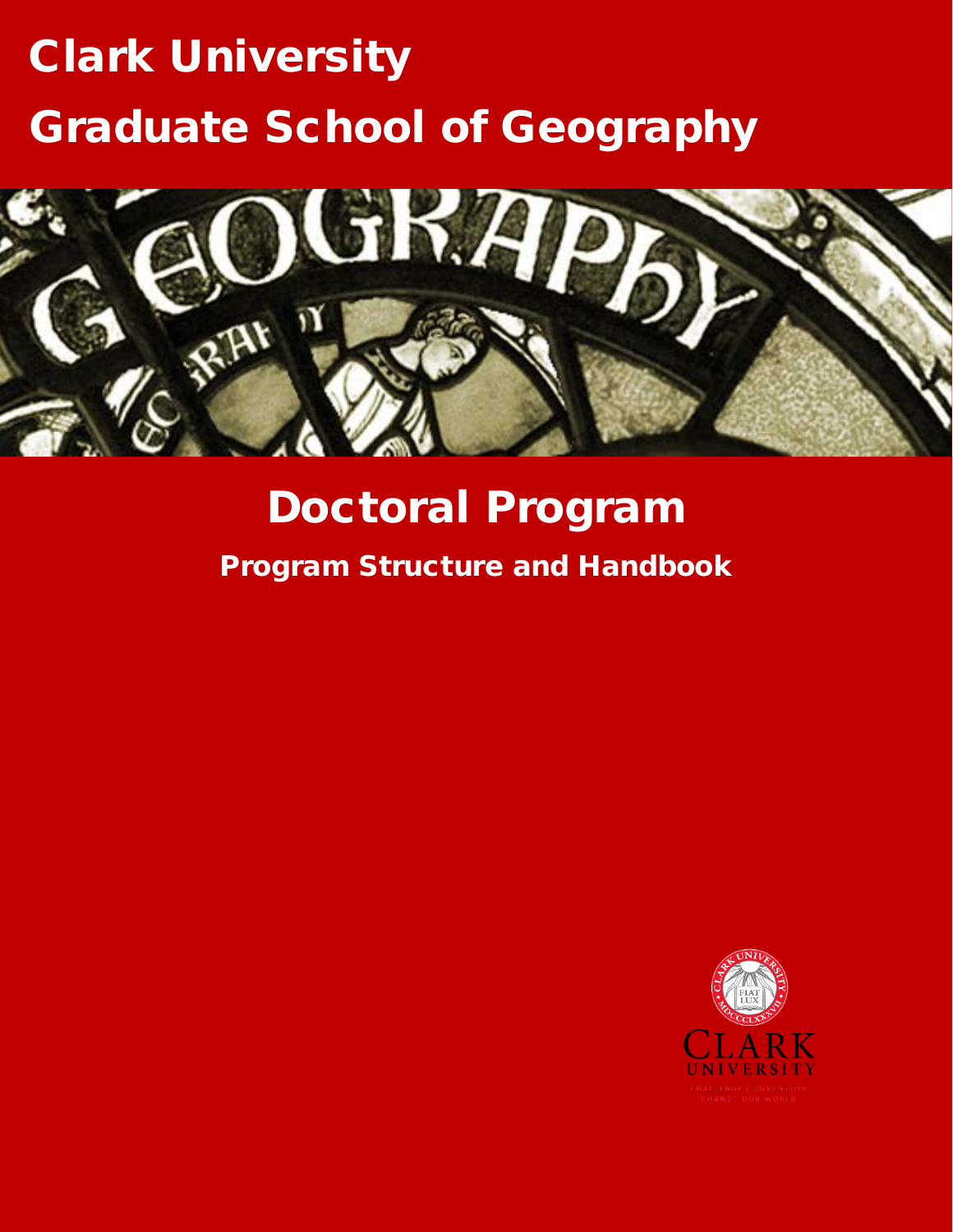# **TABLE OF CONTENTS**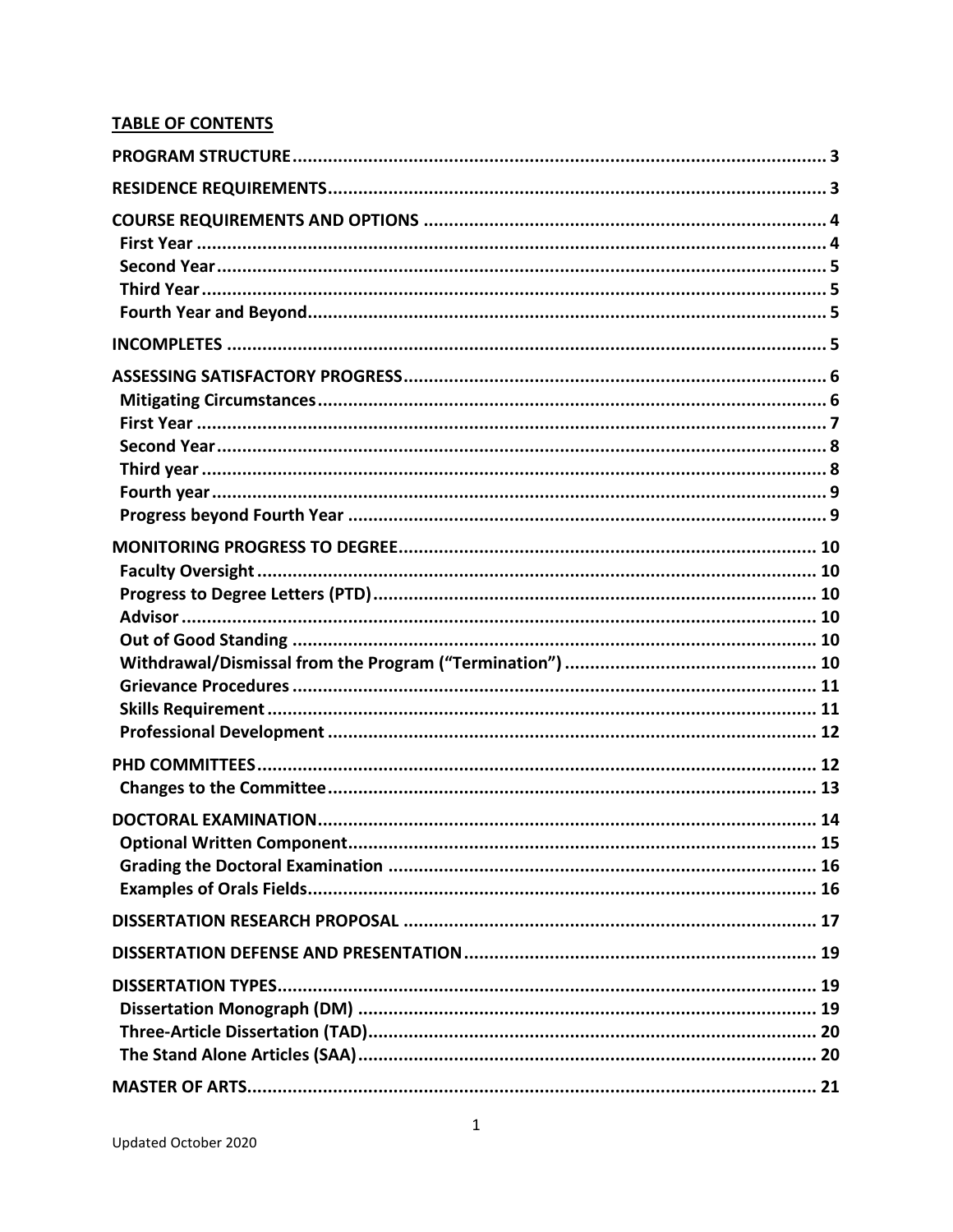| APPENDIX B: TIMETABLE TO COMMENCEMENT AND OTHER RELEVANT DEADLINES:  25 |  |
|-------------------------------------------------------------------------|--|
|                                                                         |  |
|                                                                         |  |
|                                                                         |  |
|                                                                         |  |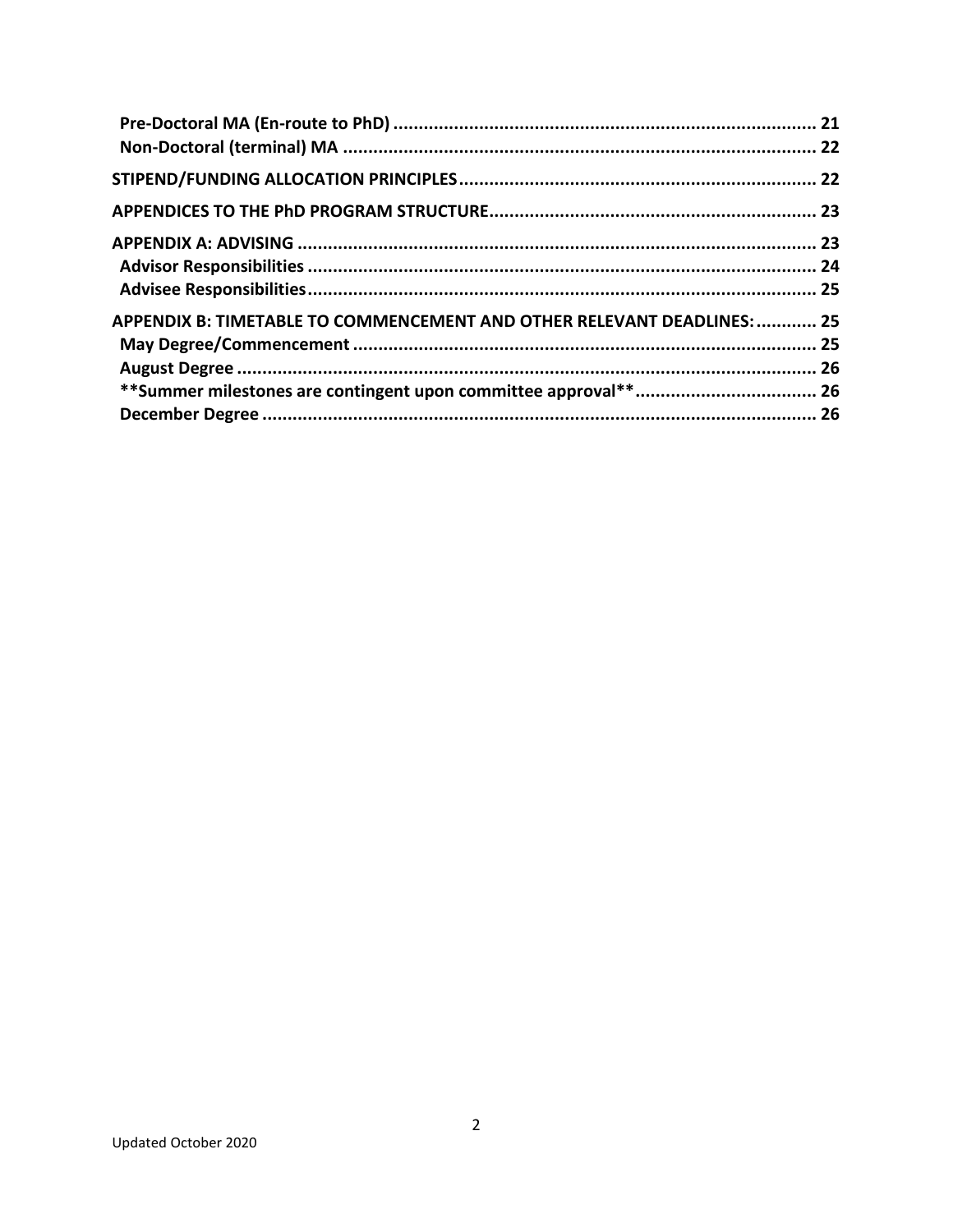#### <span id="page-3-0"></span>**PROGRAM STRUCTURE**

 The graduate curriculum is organized to give a broad view of the field of geography and its teaching, as well as specialized approaches to selected subfields. The subfields are organized in accordance with the research interests and teaching competencies of the faculty. These Human-Environment, and Urban and Economic geography. Major cross-cutting areas of these that are Clark strengths include political ecology, regional/international development, and human dimensions of global environmental change. It is not uncommon for students to build research projects and committees that cross between subfields; these options are limited only by the general nature of the offerings and the interests and competencies of the faculty. subfields include: Earth System Science, Geographic Information Science/Remote Sensing,

 The School encourages study on the 'frontiers' of geography, study that links with work outside the discipline to tackle problems in an interdisciplinary manner and to create 'new geographies.' Such endeavors, however, should not lose sight of the traditions that mark the discipline and the fact that the degrees awarded certify substantial expertise in the discipline. Graduate studies in the School, therefore, should seek a balance between knowledge of the discipline, or several of its subfields, and knowledge specific to the major research problems of the student.

 This document describes policies and requirements currently in effect in the Graduate School of Geography. The graduate program is reviewed on a regular basis and it is occasionally necessary to make changes to these program requirements. When these changes occur, students have the option of following the program requirements in effect at the time of matriculation into the program, or the new program structure.

 The chair of the Graduate Studies Committee serves as the Associate Director. The Associate Director is appointed by the Director for a period of two academic years, with the of all graduate students through the Graduate School of Geography in a timely and orderly manner with the assistance of the Program Administrator. The Associate Director is involved in all decisions regarding students' completion of program requirements, and is the person with first be raised. The Associate Director meets with the Program Administrator and the Director regularly to discuss major pending decisions and the progress of the graduate student body as pertaining to student funding. possibility of renewal. The Associate Director has the responsibility for supervising the passage whom issues relating to particular students and interpretations of the Program structure must whole. Together, they assess progress to degree, but the Director retains final decisions

#### <span id="page-3-1"></span>**RESIDENCE REQUIREMENTS1**

 *Full-Time Resident status* normally applies to students registered for three courses per semester. The three-course load includes directed reading, directed research, and directed writing courses as well as regularly scheduled courses. Students are required to be enrolled as full-time students taking either courses or directed readings (or some combination) up until the doctoral examinations and proposal are complete, meaning the All But Dissertation (ABD)

 $1$  Residency is a University term reflecting a student's full time status. It does NOT bear on where you live, or on international visa status. Non-resident students are not allowed to be a TA/RA.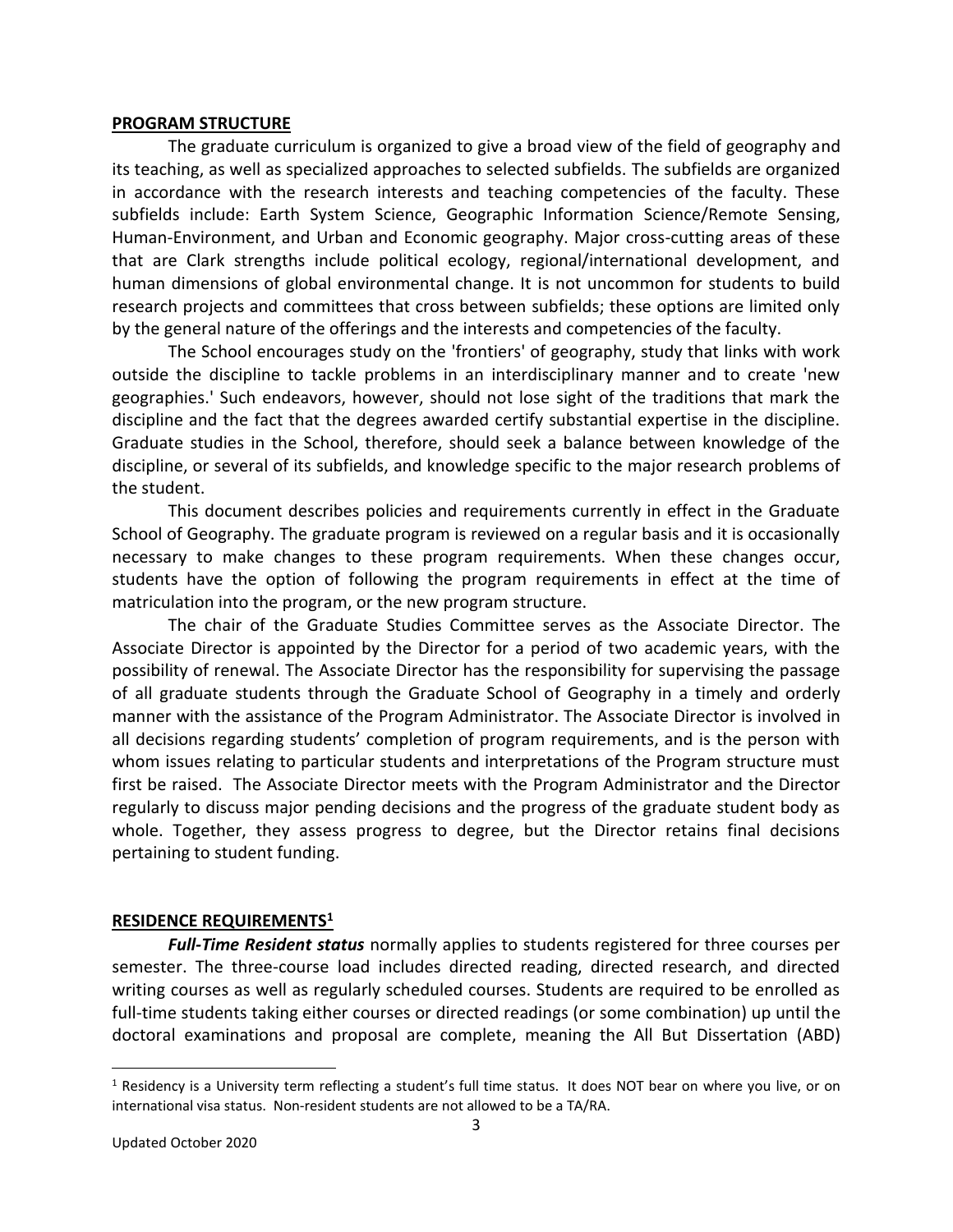status.

 Once a student has completed all requirements for the PhD (skills, doctoral examinations, proposal, defense/display; and the residence period) except for the dissertation, the student is advanced to ABD status. The student is still full-time, taking three credits of directed study for field work and dissertation writing. The total time in residence, starting from matriculation, is normally five years. It shall not exceed six years, regardless of when ABD status is achieved. After six years, students must be considered non-resident and are subject to the University's non-resident fee.

 *Non-Resident status* is accorded to students who have completed all of their course work, including field work, and have exhausted the five (or exceptionally six) year resident period. Non-Resident students are those who are not physically present at Clark except on an occasional basis, have only their dissertation to complete, and are only sporadically using Clark they must still register for three non-resident credits to retain full-time student status and receive full tuition remission. Non-Resident students must pay the University non-resident fee. Non-resident students are not allowed to be a TA/RA. facilities (library, computer, etc.), although these facilities are fully available to them. However,

 *Part-time*: Clark University does not allow part-time status for students receiving tuition remission.

 A *Leave of Absence* may be granted with the approval of the Director and the Dean of the Graduate School for a designated period, not to exceed one year in total (as per University requirements), to students who can present a valid reason for temporary suspension of their graduate studies. Students on leave of absence are not eligible for loan deferments or any Clark benefits, and time on leave does not count towards progress to degree. GSG makes every effort to consider individual circumstances (see "mitigating circumstances" under "Assessing Satisfactory Progress".)

 All students therefore have one of three statuses: full time, non-resident, or on an approved leave of absence. Otherwise, the student is assumed to have withdrawn and must file for reinstatement. In order to recommence Graduate studies, reinstatement must be approved by the Director and the Dean of the Graduate School.

#### <span id="page-4-0"></span>**COURSE REQUIREMENTS AND OPTIONS**

 To obtain a PhD, students are required to register for 8 semesters of courses (including directed readings, research, and thesis/dissertation work). All graduate students, as indicated above and per Clark's requirements, must register for three units per semester to maintain resident status and tuition stipend.

#### <span id="page-4-1"></span>*First Year*

 The first year of graduate study is designed to focus on seminars or other 300-level coursework to help students define their interests within the context of the Clark program, as well as professional development. The student will select courses in consultation with the formal first year graduate advisor, a.k.a. Associate Director. All entering students must complete GEOG 368 (The Development of Western Geographic Thought) and GEOG 338 (Current Research in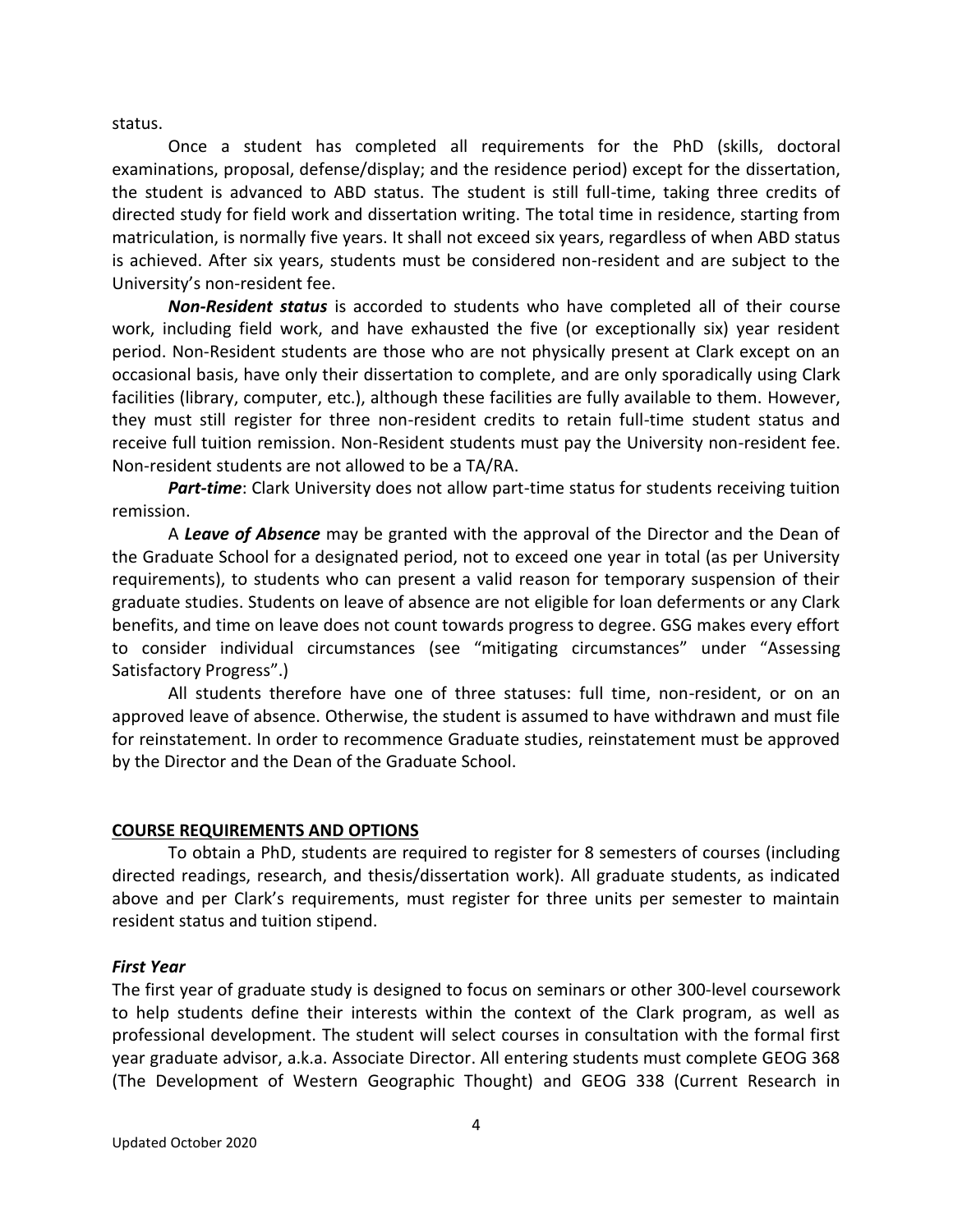Geography – related to the Colloquium Speaker Series, 1 credit for the academic year (0.5 credit per semester))<sup>2</sup>. Additionally, students are strongly encouraged to take seminars or other 300-level coursework (not directed studies) each semester, for a full course load of three units per semester. In order to maintain satisfactory progress in the graduate program, by the end of the first academic year the student must obtain a minimum of six course credits by August 1, in addition to the GEOG 338 course unit.

# <span id="page-5-0"></span>*Second Year*

 The second year of study should emphasize in-depth work in the student's field of interest, formulation of possible doctoral exam topics, problem formation and research, and satisfying the research skills requirement (see below). Usually these goals are intricately linked. Course work should include seminars, directed readings, and directed research.

### <span id="page-5-1"></span>*Third Year*

 By the end of third year of study, students should have completed the program requirements to be ABD, including the skills requirement; passed the doctoral examination; and defended a research proposal with the PhD committee's final proposal approval on file by May 15 of this third year. Course work should deal with specific research topics, proposal writing degree options are outlined on the following pages. (GEOG 385), and degree requirements not yet completed. The specific requirements and

### <span id="page-5-2"></span>*Fourth Year and Beyond*

 Course work beyond ABD is three units per semester of research and dissertation writing credits (GEOG 317 and GEOG 394), as relevant, usually under the supervision of the advisor(s), and in some cases also committee members. These units reflect continuing full-time "residency" status focusing on dissertation research and writing.

# <span id="page-5-3"></span>**INCOMPLETES**

 An "I" (Incomplete) grade must be agreed upon in a written contract signed by the student and the faculty member. Contract forms are available through the Registrar's Office. The contract involves an agreement on the incomplete work to be performed and the date it is due. The contract form must be completed within two weeks of the last teaching day of the semester. (For more information on incompletes, see section on Assessing Satisfactory Progress.)

 Any grade of "I" must be removed prior to the day on which grades are due in the semester of residence that follows the semester in which the incomplete was incurred. Failure to remove an incomplete by the specified date results in an automatic grade of F. The F can be converted to a passing grade upon satisfactory completion of the work as judged by the faculty

 $<sup>2</sup>$  In cases where the colloquium course conflicts with a seminar a first year wishes to take, student should make</sup> arrangements with both professors so that the student may attend colloquia on the days affected. If both professors agree, this arrangement can be made and a note put in the student's file that the colloquium requirement for the affected semester was nonetheless satisfied.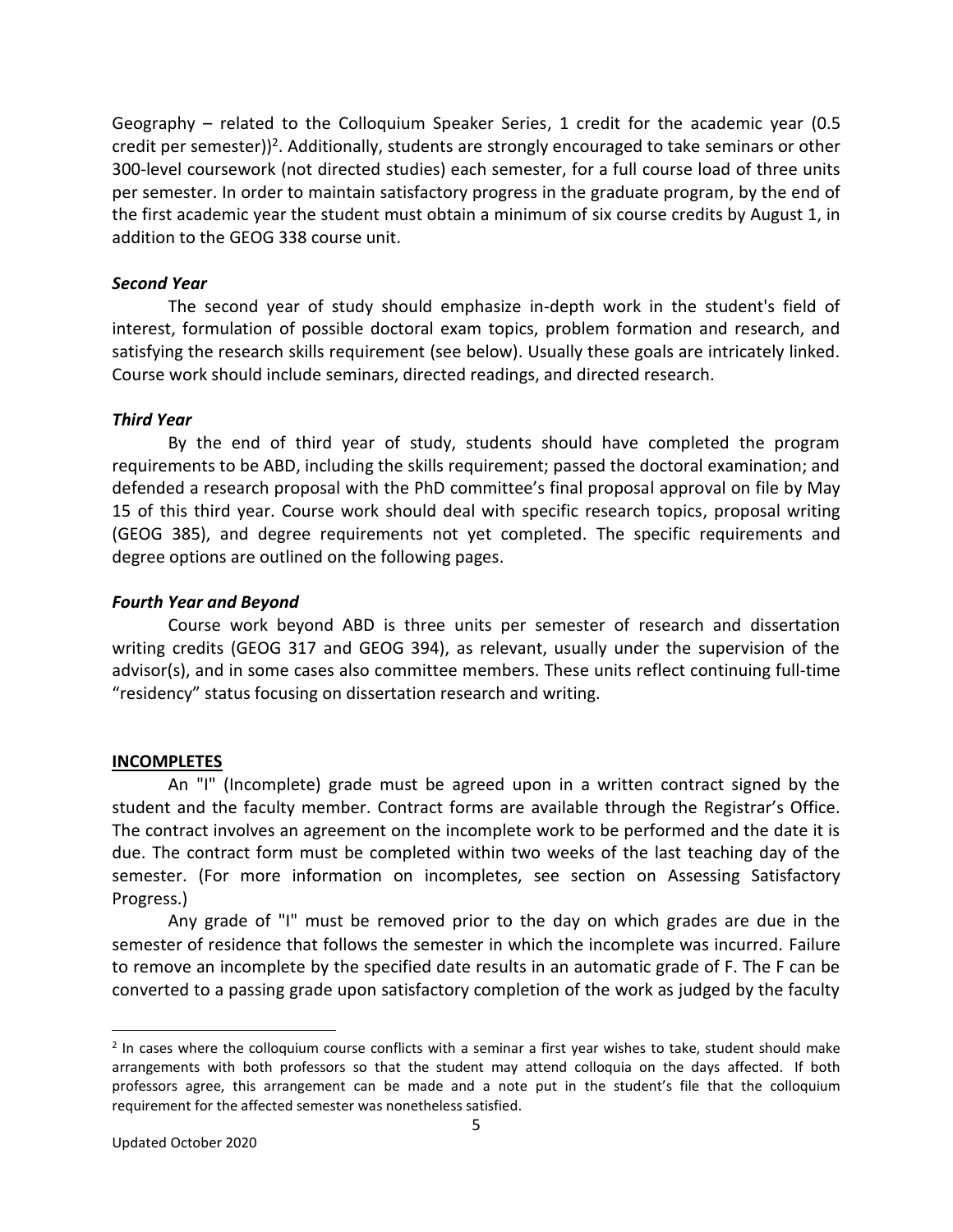member, and subject to approval of the Dean of Graduate Studies. If a student attains a formal leave of absence, then the F must be converted to a passing grade before returning to the program. All Fs must be converted to passing grades in order for the student to participate in the doctoral examination, proposal defense, or dissertation defense.<sup>3</sup>. This requirement applies to all graduate students presently in the graduate program and is not subject to the "grandfathering" clause.

#### <span id="page-6-0"></span>**ASSESSING SATISFACTORY PROGRESS**

 For a student to maintain satisfactory progress in the program, the student needs to complete three course units per semester and move through program milestones in a timely fashion (as discussed in the next section). In cases where a student has taken one or more incompletes, the work must be completed satisfactorily by the agreed-upon date. If they are not, students are no longer in good standing and may be asked to leave the program or take a leave of absence to complete the work. The goal is to attain six course units/year; anything less is an exception, not the rule. Exceptions must be approved by the Advisor and/or committee, Associate Director, and the Director, in joint consultation. The approval is then given to the Program Administrator to update the department records and put in the student file.

#### <span id="page-6-1"></span>*Mitigating Circumstances*

 The GSG takes individual circumstances into account in assessing progress. While we strive to maintain the same standards for all students, we recognize students have different circumstances. In cases of illness or family leave, for example, the GSG will address each particular situation sensitively and may find solutions that do not involve a formal leave of absence. In the case of graduate student parental leave, GSG Ph.D. students will follow policy as outlined in the Clark University Graduate Student Handbook (under the heading *Graduate Student Parental Reassignment of Duty policy*). The impacts of sabbaticals are often uneven but can delay student progress, and we take such situations into account in our annual reviews of progress. (See Appendix A for advisor-advisee responsibilities regarding sabbaticals.)

<sup>&</sup>lt;sup>3</sup> The Registrar will notify the Program Administrator of any incompletes that have not been satisfied by the start of the next semester.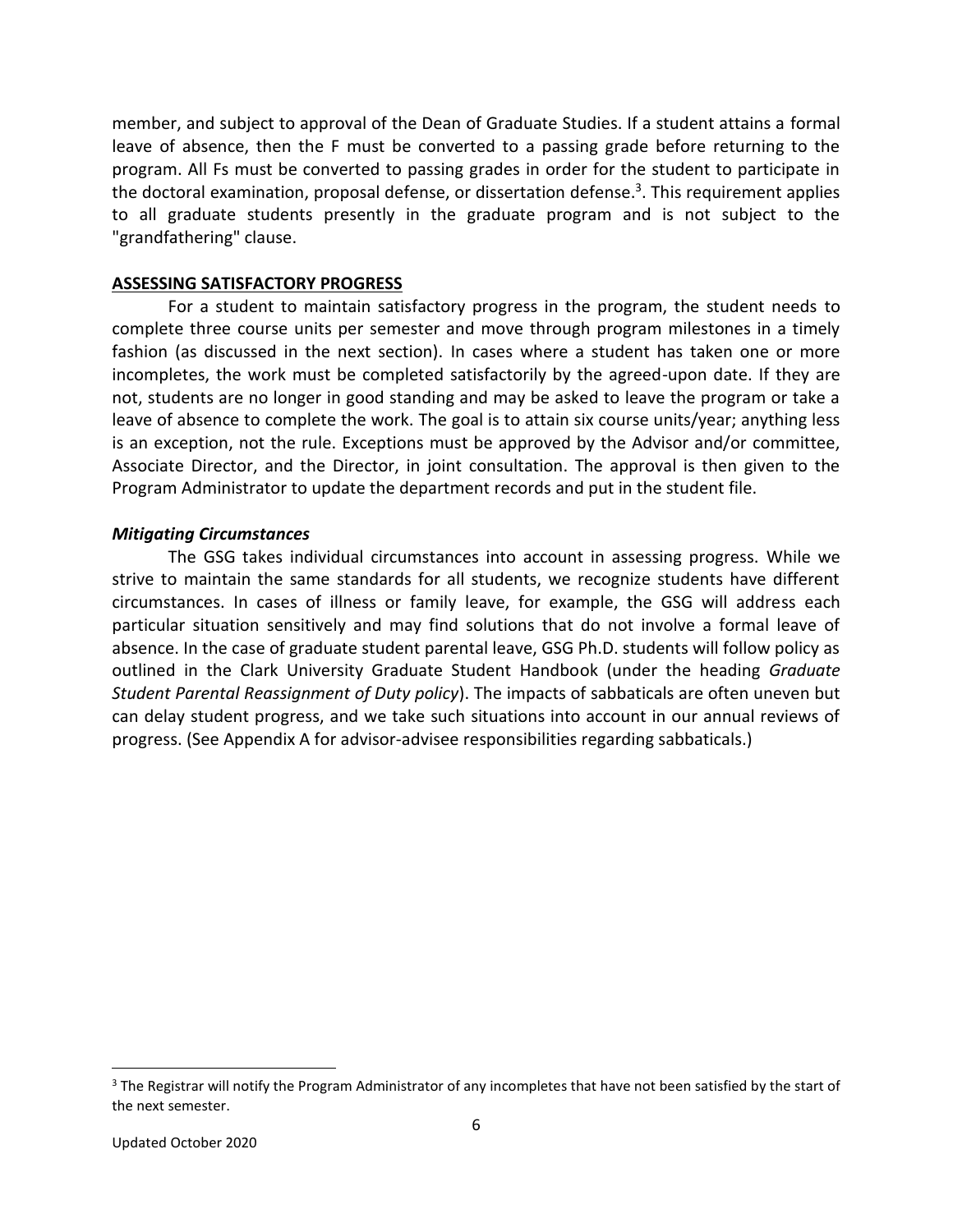

Figure 1. Progress to Degree Timeline.

# <span id="page-7-0"></span>*First Year*

 As noted above, students take required courses during their first year, as well as elective seminars. They should also be deciding on an *advisor*.

# Advisor (see also Appendix regarding advising):

 The Associate Director serves as advisor to each student during the first year of residence. In the course of the first year, students are expected to identify and select an advisor to supervise their program of study. This advisor should be named by the end of the first year, if not before. However, in some cases, students can opt to keep the Associate Director through the third semester, if more time is needed to determine the new advisor<sup>4</sup>. The faculty advisor meets (in person or via email) with the student at registration time during each subsequent semester to plan the student's courses/program of study for the following semester.

# First-Year Review:

 Immediately following the end of classes in the Spring semester, a formal review of the student's first-year work and discussion of their future program (including a decision about the new advisor) will be held by a three-member *First Year Advisory Committee*. The committee is composed of three faculty members, one of whom is either the Director or the Associate Director, and the other two members are determined during consultation between the Associate Director and the graduate student. If the student is ready to declare a new advisor at this time, that will be recorded on the form. Students should discuss this issue with the

<sup>4</sup> Advisor Declaration/Change form available in the Program Administrator's office.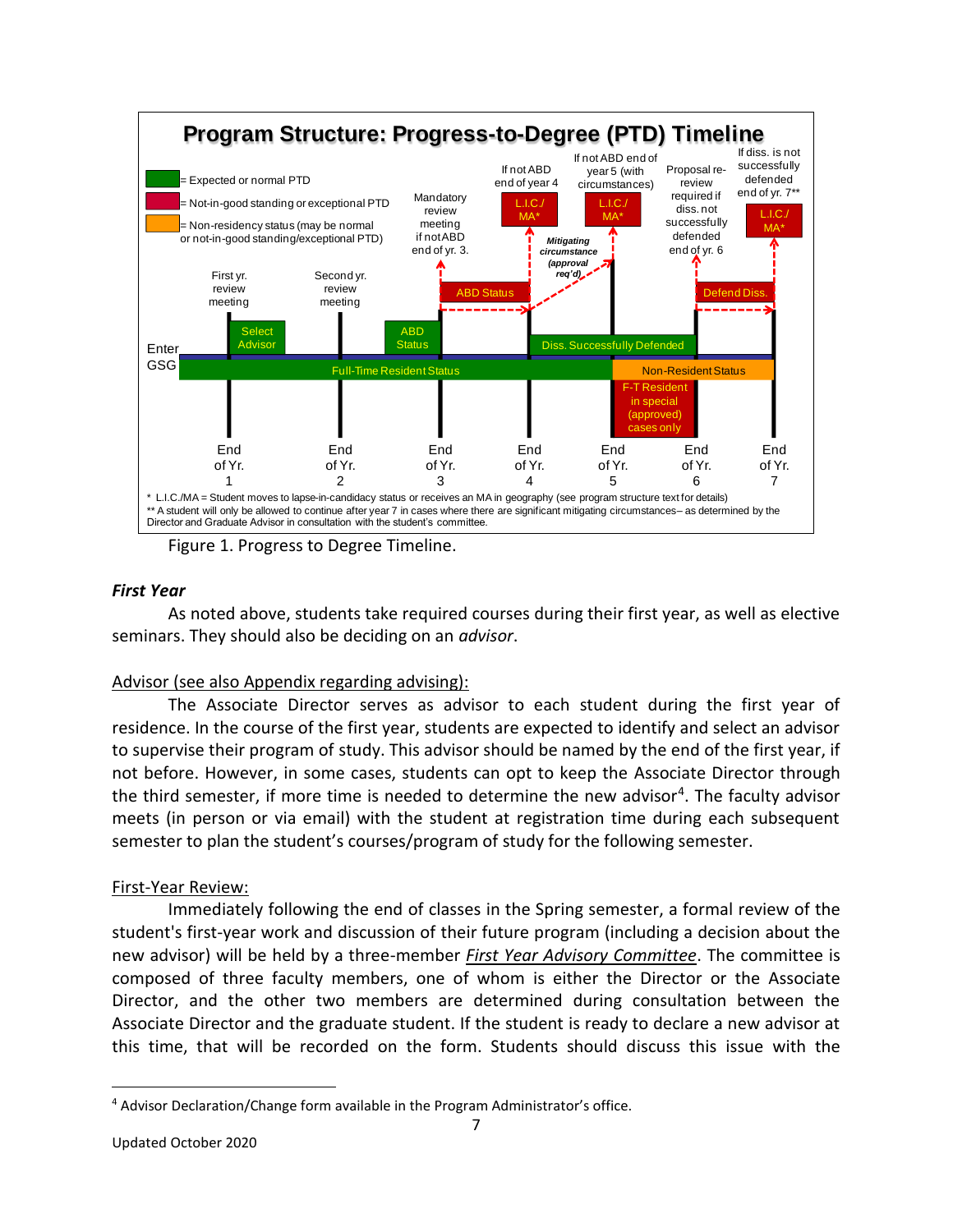Associate Director before the meeting, if a new advisor has not already been selected.

 About two weeks in advance of the First-Year Advisory Meeting the student should submit to each member of the committee a list of courses taken and TA/RA duties and a reflection on the experience of the first year. (A copy is also given to the Program Administrator for the department and student files). The advisory meeting involves an assessment of progress made during the first year of study, and includes advising on the next year of study. In addition to its advisory role, the committee makes a recommendation to the Director and Associate Director on the continuance of the student in the graduate program. A first year review form is filled out and signed by the committee and by the student; these forms are then given to the Program Administrator to place in the student's file.

#### <span id="page-8-0"></span>*Second Year*

 By the end of the second year of study, students are strongly encouraged to: (1) fulfill their skills requirement; (2) identify a PhD examination committee; (3) be preparing for their doctoral exams, possibly completing orals by the end of the second year; and, (4) begin dissertation proposal formulation (possibly defending the proposal in the second or early third year).

#### Second-Year Review:

 Every student will have a second-year review meeting with his or her committee. For students taking their Doctoral examination at the end of the fourth semester, second year review will take place at the end of the examination. For all other students, second year review will take place following the end of classes at the conclusion of the fourth semester, when the second-year review committee will normally be comprised of members of the student's PhD examination committee.

 Before this meeting, the student will submit a statement summarizing courses taken, TA/RA duties, proposed topics/fields for the PhD examination (including preliminary outlines and reading lists for each topic), and progress to date.

 The purpose of the second year review is similar to that of the first year review. Written statements of the meeting will be prepared by the committee and by the student; these statements will be reviewed by the Associate Director and given to the Program Administrator to be placed in the student's file.

#### <span id="page-8-1"></span>*Third year*

 The third year reflects progress from seminars to a more focused dissertation project. Students are expected to attain ABD status in the third year. ABD status requires that the coursework including skills, oral examination, and proposal defense are complete. Proposals are not complete until they are approved with any required revisions post-defense and the relevant signed paperwork is on file. In order to have the proposal completed and approved by the end of the third year, it is important to defend the proposal about 45 days before the end of the term (usually about April 1 of the spring semester). If ABD is not attained by the end of this year, a third year review meeting with the student's committee is mandatory. Continuing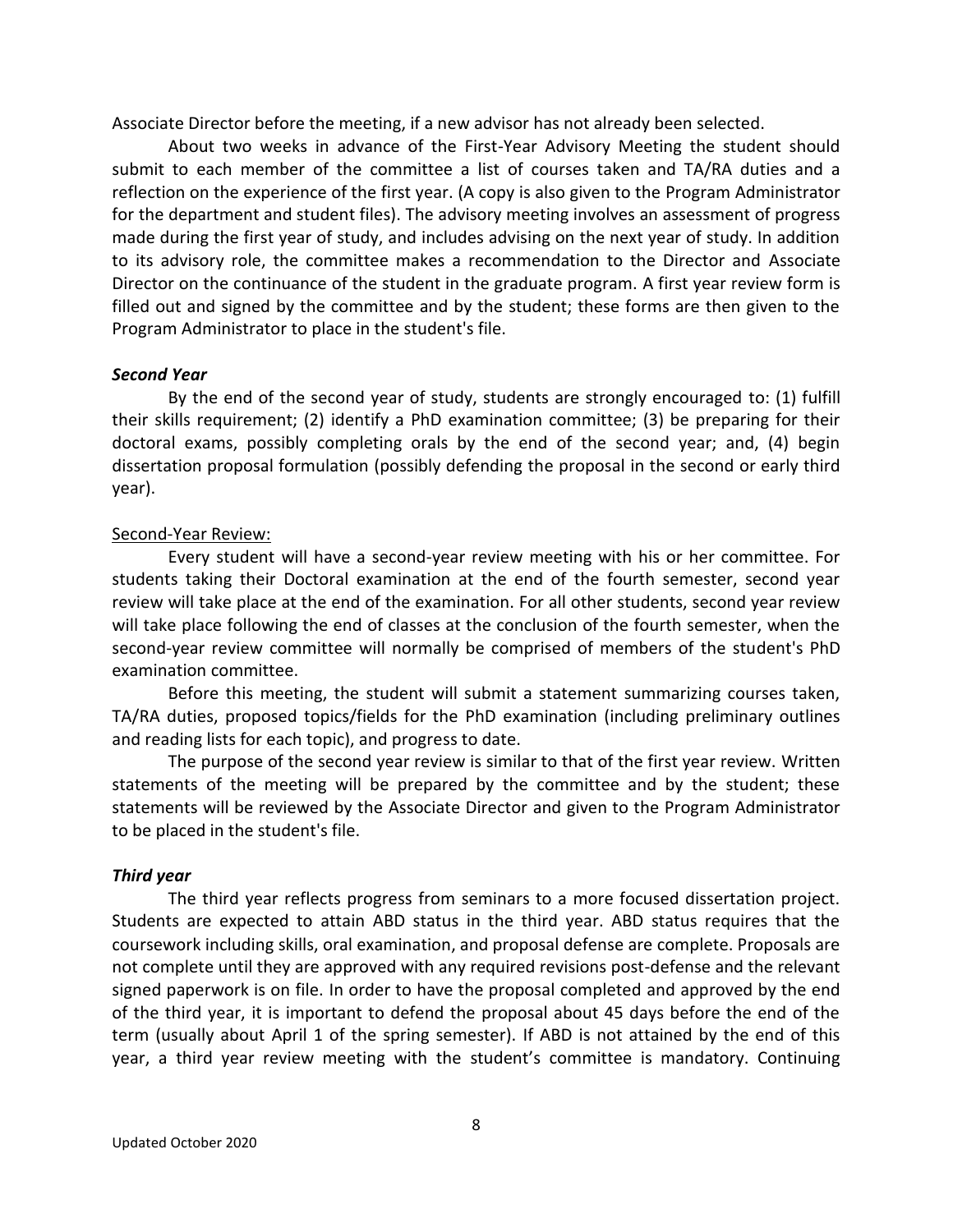RA/TA funding beyond year three cannot be assured until ABD status is achieved<sup>5</sup>.

# <span id="page-9-0"></span>*Fourth year*

 Students are working on dissertation research and writing in the fourth year designated with credits in GEOG 317 (research) and GEOG 394 (dissertation writing). Some students will be working to complete ABD requirements. If by the end of the fourth year, a student has not achieved ABD, they will proceed to a non-doctoral master's degree<sup>6</sup>, except in cases of significant mitigating circumstances, as determined by the student's committee in consultation with the Associate Director and Director.

# <span id="page-9-1"></span> *Progress beyond Fourth Year*

 Following ABD status, students will work on dissertation research and writing. They will normally remain in residence until the end of Year 5, though their advisor may make the case for an additional year of residence reflecting the exceptional circumstances of the student's research progress (for instance, extended periods of field work). This extension of residency will be approved or not by the Associate Director and Director in consultation with the student's committee.

 Students will normally defend their dissertations during Year 5 or Year 6 of their degree. Students and/or advisors may request consultation meetings of the full dissertation committee for input and review of progress once each year after year four (more if the committee agrees such meetings are necessary). For students who, by the end of Year 7, have not completed and successfully defended their dissertation, their doctoral candidacy will lapse, at which point they will leave the program except in cases of significant mitigating circumstances as determined by the Associate Director and Director in consultation with the student's advisor and committee. For reinstatement, students must make a formal petition, resubmit their dissertation proposal, and, if necessary, defend the proposal once again. The Associate Director and Director will, in consultation with the student's advisor and committee, determine whether to accept the petition and whether a re-defense of the proposal is necessary. The Dean of the Graduate School makes the final determination for reinstatement. Once reinstated students must defend and submit final corrected copies of their dissertation on or before a date specified by the Associate Director, Director, and the student's advisor (a time period that normally will not last more than a calendar year).

 All (first year, second year, possible third) review committee meetings occur during the reading periods at the end of each spring semester. Scheduling is carried out by the Graduate School of Geography through the Program Administrator. Students must ensure that their academic files contain the required information, including brief progress reports from the faculty on courses not yet completed. All pertinent reports are then given to the Program Administrator to place in student files.

<sup>&</sup>lt;sup>5</sup> Please see PTD timeline on page 7.<br><sup>6</sup> Please see page 21 for an explanation of the non-doctoral MA.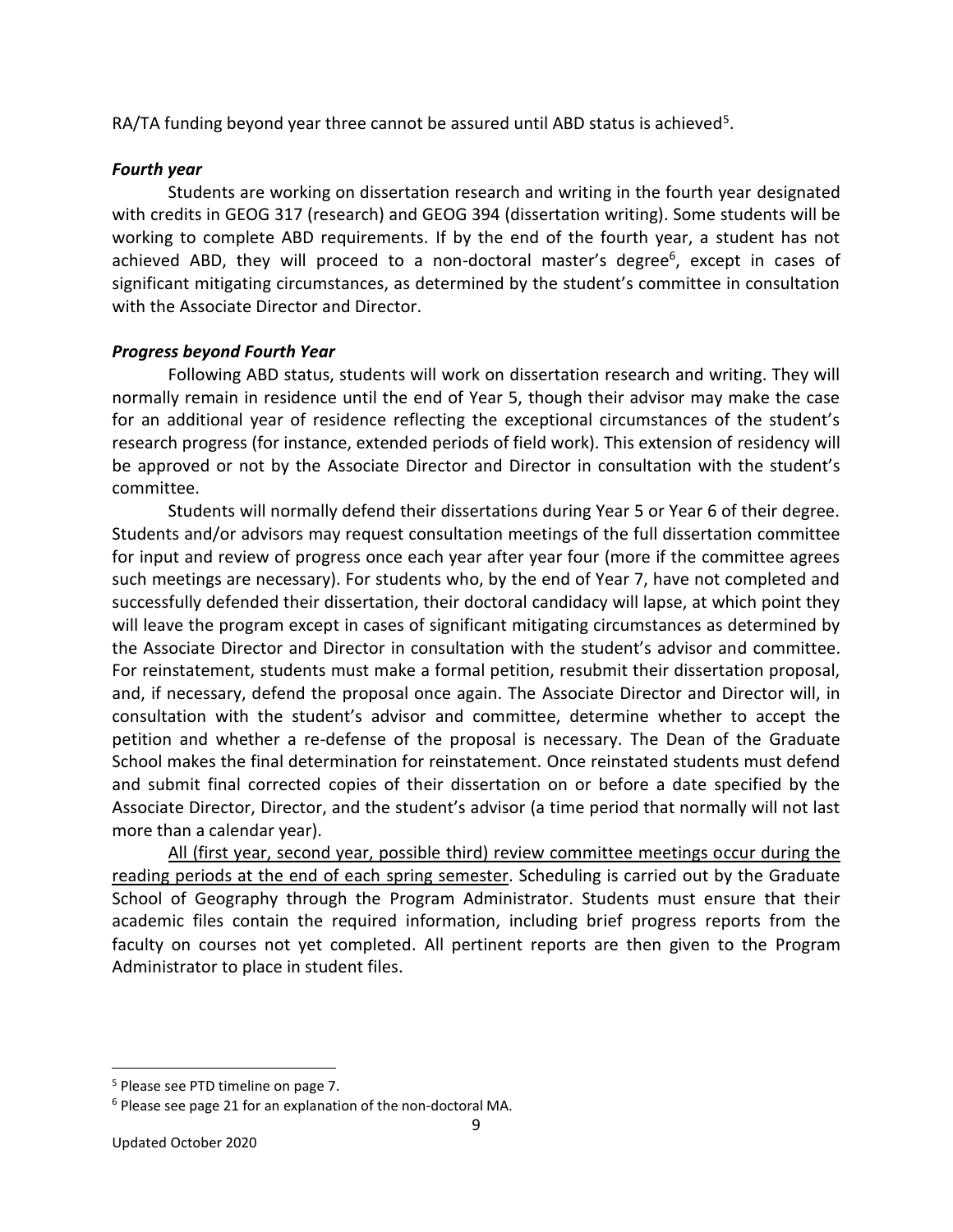### <span id="page-10-0"></span>**MONITORING PROGRESS TO DEGREE**

### *Faculty Oversight*

 At a GSG faculty meeting during the spring semester, the Associate Director, with the assistance of the Program Administrator, will present a progress report for all students in an executive session. This review assesses each student in relation to the recommended timeline and in terms of any problems, such as grades, incompletes, etc. This is in preparation for the first, second, and possible third year review meetings with students. The Program Administrator will contact faculty advisors and students as needed in advance of this meeting to obtain up-to-date information as to progress.

# *Progress to Degree Letters (PTD)*

 Subsequent to the faculty oversight meeting, the Associate Director, Director, and Program Administrator send "progress to degree" letters to each student, their advisor(s) and GSG committee members of record informing them of their status, as determined from information available in and after the faculty oversight meeting, and of upcoming timeline benchmarks. These letters should help to set the agenda for the second and possible third year review meetings, which follow in May.

### *Advisor*

 A doctoral student is unable to continue in the program without a faculty advisor. The period of transition between advisors is expected to last no longer than two months, excluding the summer month period from mid-May to mid-August (these months are not counted). In the event that the student is unable to find a faculty advisor to work with for longer than two months, the Associate Director and Director will convene a meeting of the department faculty with the purpose of determining whether the student will be allowed to continue in the overall graduate program.

# *Out of Good Standing*

 A student who fails to make satisfactory progress based on the timeline must meet with a committee consisting of the student's advisor(s), any relevant (GSG) committee members (if the student has a committee), the Associate Director, and the Director. Following the faculty's "oversight" meeting, it is the responsibility of the Associate Director to ensure that this check-in meeting is held with the student. The committee meets with the student and makes a recommendation to the Director on the continuance of the student in the graduate program. The committee and/or the student may recommend a "grace period" during summer break or over a specified time-frame in which the student is given the opportunity (with or without a leave of absence) to meet the requirements of the program.

# *Withdrawal/Dismissal from the Program ("Termination")<sup>7</sup>*

 One possible outcome of the above meeting is a recommendation that the student leave the program, or termination. Dismissal may include conferral of a Master's degree, pending satisfactory completion of work recommended by the committee and agreed by the

 $7$  "Termination" is the term used by the Graduate School for dismissal/withdrawal.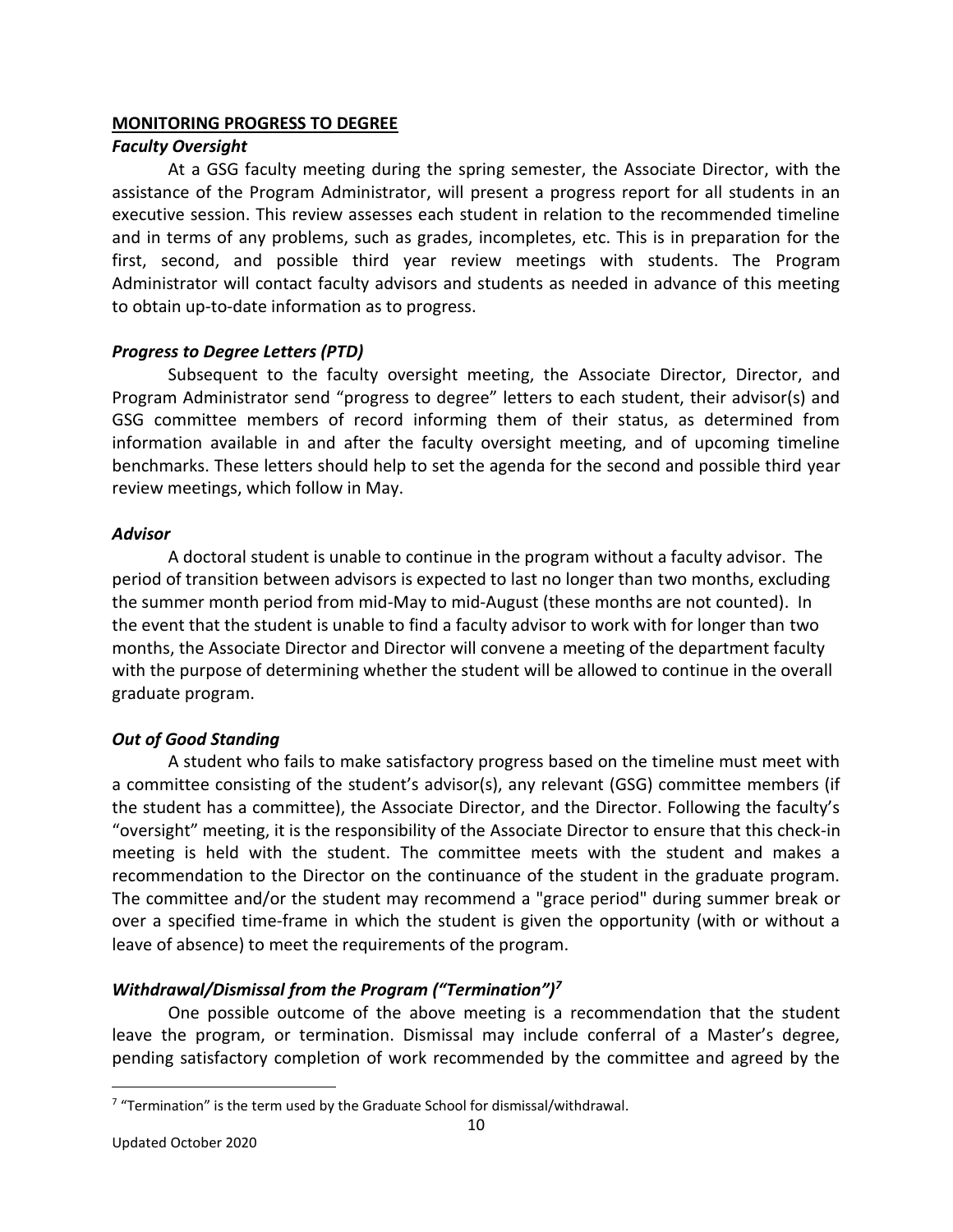<span id="page-11-1"></span> student (such as a dissertation proposal or master's thesis). In a case of termination, the advisor/committee are not obligated to accept work for a MA, but it is possible with mutual consent. Appeals against the department's termination decision should be addressed to the Dean of Graduate Studies, clearly stating the grounds for appeal. The Dean may choose to convene a subcommittee of the Graduate Board to consider the appeal. Minimum standards for retention of graduate appointments (i.e. Scholar, Teaching Assistant and Research Assistant) are set by the individual departments with the approval of the Dean of Graduate Studies.

#### *Grievance Procedures*

 Ordinarily, difficulties that may arise between students and faculty are resolved through informal discussions between the individuals involved. When a student believes that such discussions have not led to a fair outcome, the student may ask the Associate Director and informally through discussions with those involved. If the student considers that these methods have failed, the student may ask the Director to convene a meeting of at least three faculty, two of whom are on the student's committee, or have worked with the student in a TA/RA context. Either the Director or Associate Director shall be the third member of this committee, as long as one or both are viewed as "neutral" parties (i.e. not on the student committee or subject of the grievance). If the aggrieved student believes that one of the faculty members is biased against him or her, the Director will not appoint that faculty member to the Committee. Students who believe that they have not been treated fairly through such procedures may appeal the decision to the Dean of Graduate Studies. Director to intervene. Again, the faculty members intervening will attempt to resolve the issue

# <span id="page-11-0"></span>*Skills Requirement*

 Each student is required to demonstrate proficiency in a number of skills relevant to geographic research. The Graduate School of Geography offers courses that will fulfill most skill requirements. Students can demonstrate proficiency in a skill by receiving a passing grade in the indicated course, or by taking an examination set by the graduate school. Each student is required to demonstrate proficiency in two of the following areas:

- Methods in Geography (GEOG 347). 1. Multivariate Statistics: satisfied by taking and passing Intermediate Quantitative
- 2. Research design/research methods: satisfied by taking and passing Research Proposal Writing in Geography (GEOG 314).
- 3. Geographic Information Science: satisfied by taking and passing Intro to Geographic Info Science (GEOG 390).
- 4. Remote Sensing: satisfied by taking and passing Intro to Remote Sensing (GEOG 383).
- 5. Qualitative Research Methods, Skills and Applications: satisfied by taking, and passing, (GEOG 310).
- 6. A foreign language: satisfied by completing a second-year, second-semester college level course or by the independent, examined assessment of a Clark University or other faculty member approved by the Associate Director.
- 7. Other courses approved by the student's advisor and the Associate Director.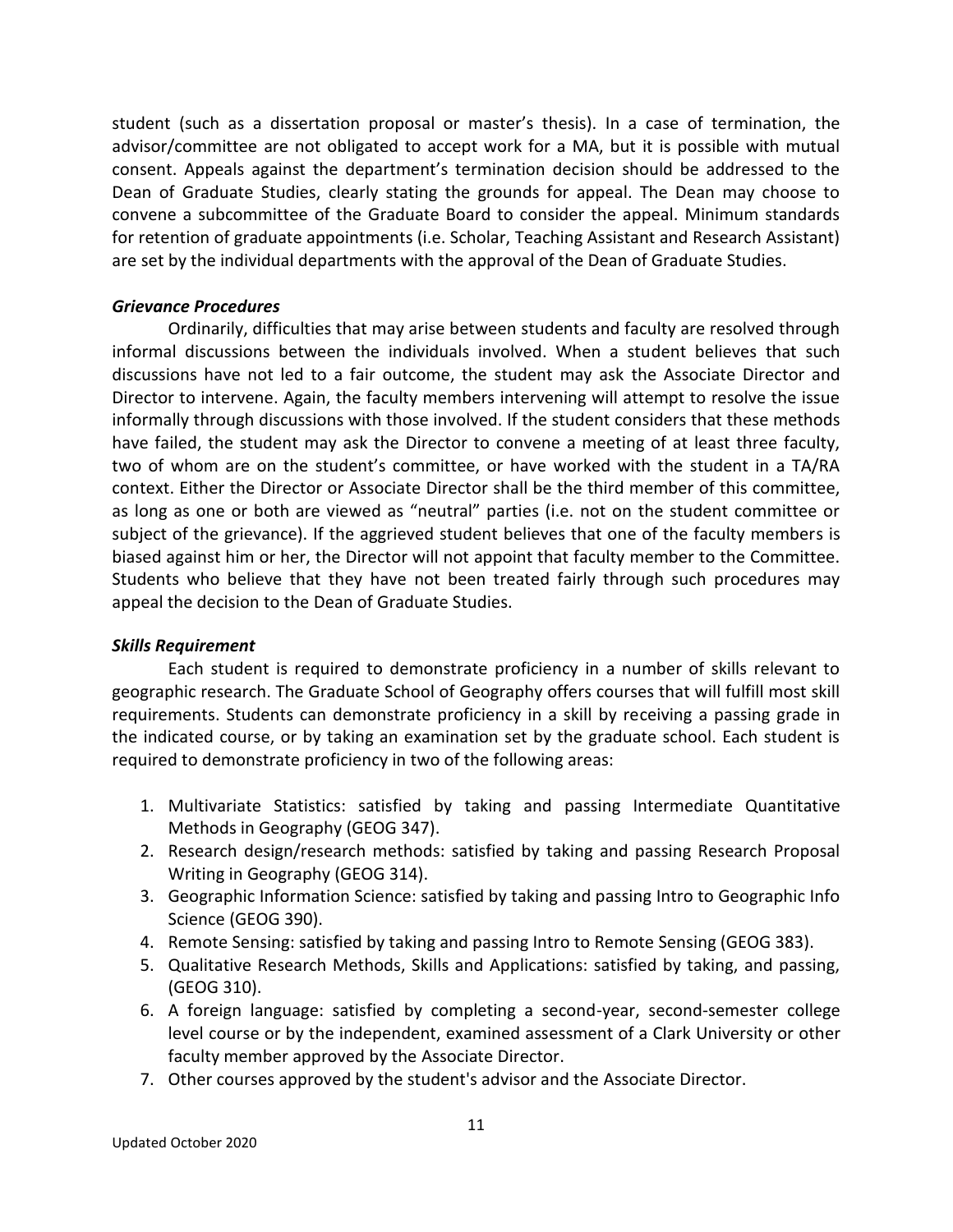In the case of students entering the GSG with a Master's degree, one of the two required courses may be satisfied with a course taken for the Master's. In such cases, approval must be granted by the Associate Director, in consultation with faculty who teach equivalent GSG courses.

 Students must fulfill the skills requirement by the end of the sixth semester. Students should notify their advisor when they have completed their skills requirement. The advisor will then, in consultation with the Director, have the Program Administrator place a memo in the student's file signifying completion of the requirement. The dissertation research proposal will not be processed or approved by the Graduate School until the skills requirements are met.

#### <span id="page-12-0"></span>*Professional Development*

 In order to provide for professional development opportunities, the Graduate Studies Committee, in consultation with CUGS, offers periodic professional development workshops (PDWs). These Professional Development Workshops (PDWs) are planned jointly by GSG faculty and CUGS on topics such as grant preparation, teaching skills/techniques, job interviewing, presenting at AAG, etc. First year students must attend the PDW that is the orientation to the program at the beginning of the first year, organized and led by the Associate Director and the Program Administrator. Graduate students must participate in at least three PDWs by the end of year 2. At least two of the PDWs must be led by faculty members. Other PDWs may be led by peers.

 Additionally, the department highly encourages students to serve at least one semester as a TA while in residence, or as an instructor post-ABD. Teaching experience is an important part of the PhD training. We make every effort to assign TA positions where possible, or to give requirement. Other teaching opportunities also come available from time to time in the area, such as at Worcester State and Worcester Polytechnic Institute. instructor opportunities to students who have completed Clark's teaching certification

#### <span id="page-12-1"></span>**PHD COMMITTEES**<sup>8</sup>

 At various stages in the program, there are different types of committees that students assemble to assist them in their progress to degree. The first and second year review committees represent faculty who have some knowledge of the progress of the student in those years, through courses or TA/RAships. There are three different types of PhD committees, which may or may not be comprised of the same set of faculty. The following describes each committee type and purpose. The Associate Director normally approves all committees. If the Associate Director is serving on any of the three committees below, the Director makes committee approvals normally vested in the Associate Director (and vice versa).

 The *Doctoral Examination Committee* is composed of a minimum of four faculty members, at least three of whom are from the Graduate School of Geography. The chairperson of the committee ((one of) the student's advisor(s)) must be a regular appointment of the Graduate School of Geography (tenure track as defined in the faculty handbook). Committee

<sup>&</sup>lt;sup>8</sup> Faculty who are adjunct in the GSG may be considered either an internal (GSG faculty) member of any committee, or an external member, depending on the student's preference. Adjunct GSG faculty may not serve as Chair or Co-Chair of a PhD committee.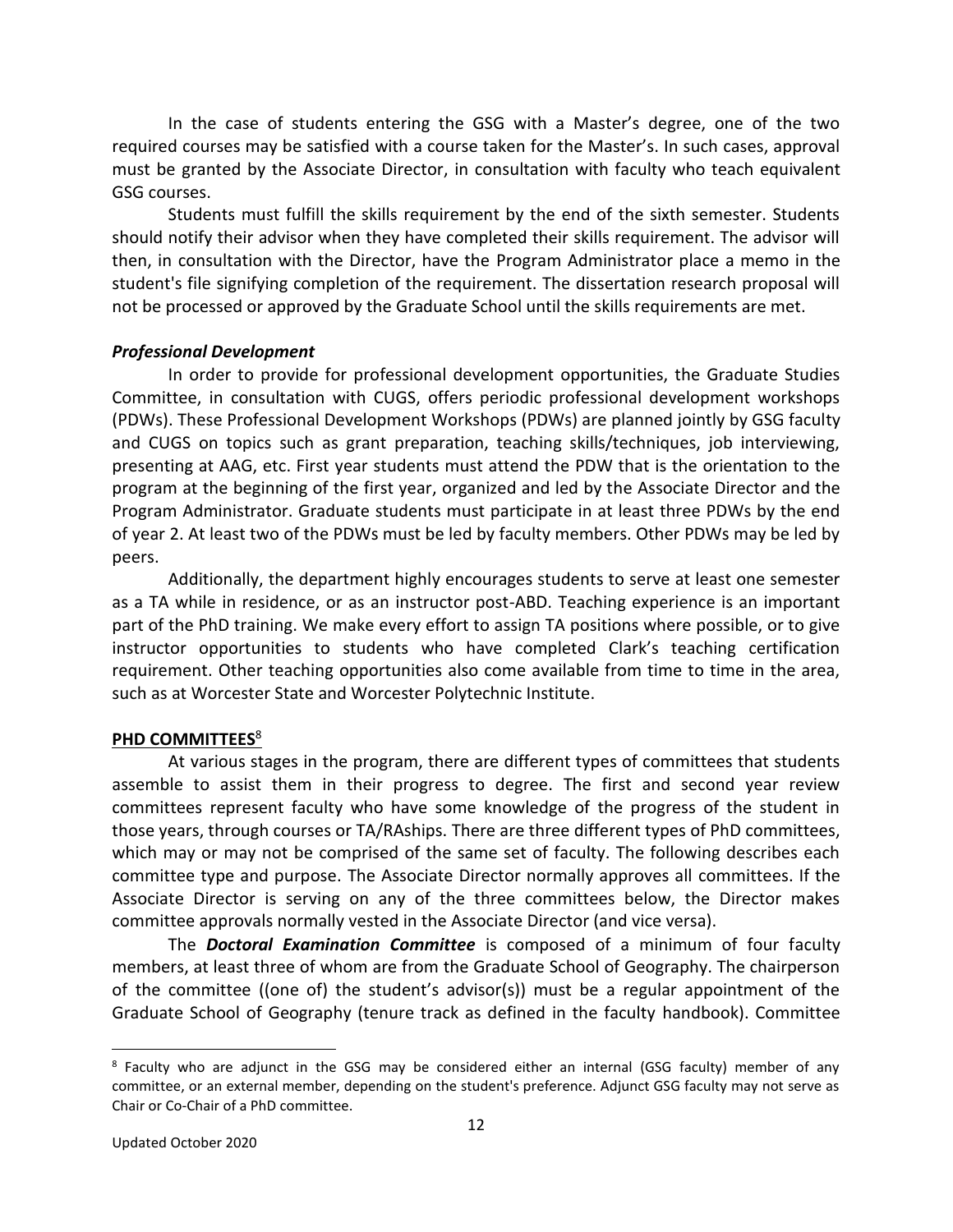members must be approved by the Associate Director at least two months prior to the Doctoral Examination.

 The *Dissertation Research Proposal Committee* consists of a minimum of four faculty members (two readers and two reviewers) at least three of whom are full-time faculty members of the Graduate School of Geography, and at least one of whom is an external (non- GSG) member. The chair of the committee is always a full-time member of the Graduate School of Geography, is the first reader, and is the main advisor. The Associate Director must approve all dissertation research proposal committees.

 The *Dissertation Committee* consists of at least four faculty members, three of whom are full-time members of the Graduate School of Geography, and at least one of whom is external. The chair of the committee is always a full-time member of the Graduate School of Geography. The Associate Director must approve all dissertation committees. The chair of the committee may, after approval from the Associate Director, and in consultation with the graduate student, change the make-up of the dissertation committee.

#### <span id="page-13-0"></span>*Changes to the Committee*

 Once a student has created a PhD committee, that committee is usually the same for the doctoral examination, proposal defense, and dissertation defense. From time to time, however, students may decide to change the composition of their PhD committees. It is acceptable and permissible for students to change committee membership as long as the committee conforms to the above requirements. It is incumbent on faculty to recognize that changes may occur, and ought to be supported; it is also incumbent on students to inform faculty in a timely manner of committee changes, and to recognize that faculty participation on PhD committees is a time commitment that faculty take seriously. When changes occur, it may be a disappointment on both sides, but it is a professional decision and process. To that end, students are required to complete a Change of Committee form so that faculty members are always informed of their responsibilities as committee members.

#### *Convening Committees*

 The doctoral exam, proposal defense and dissertation defense require in person in the room at least: the student, the chair of the committee and two additional committee members who are from the Graduate School of Geography. If the fourth and any more committee members are not available in person, then they may interact via electronic media. If there are co-chairs, then at least one of the co-chairs must be present in the room.

 Any deviation from the procedure for the three milestones must be approved by both the Associate Director and the Director before the event. Two types of deviations may be considered by the Associate Director and the Director as described below.

 1. In the case of an unanticipated emergency, such as dangerous weather conditions, injury, sickness or immigration complications, deviations are at the discretion of the Associate Director and the Director. Defense via video conference is an option in cases of such emergencies; other options might be considered. The Director must report any such situations concerning immigration denial to the department.

2. For anticipated absences, such as international sabbaticals, deviation from these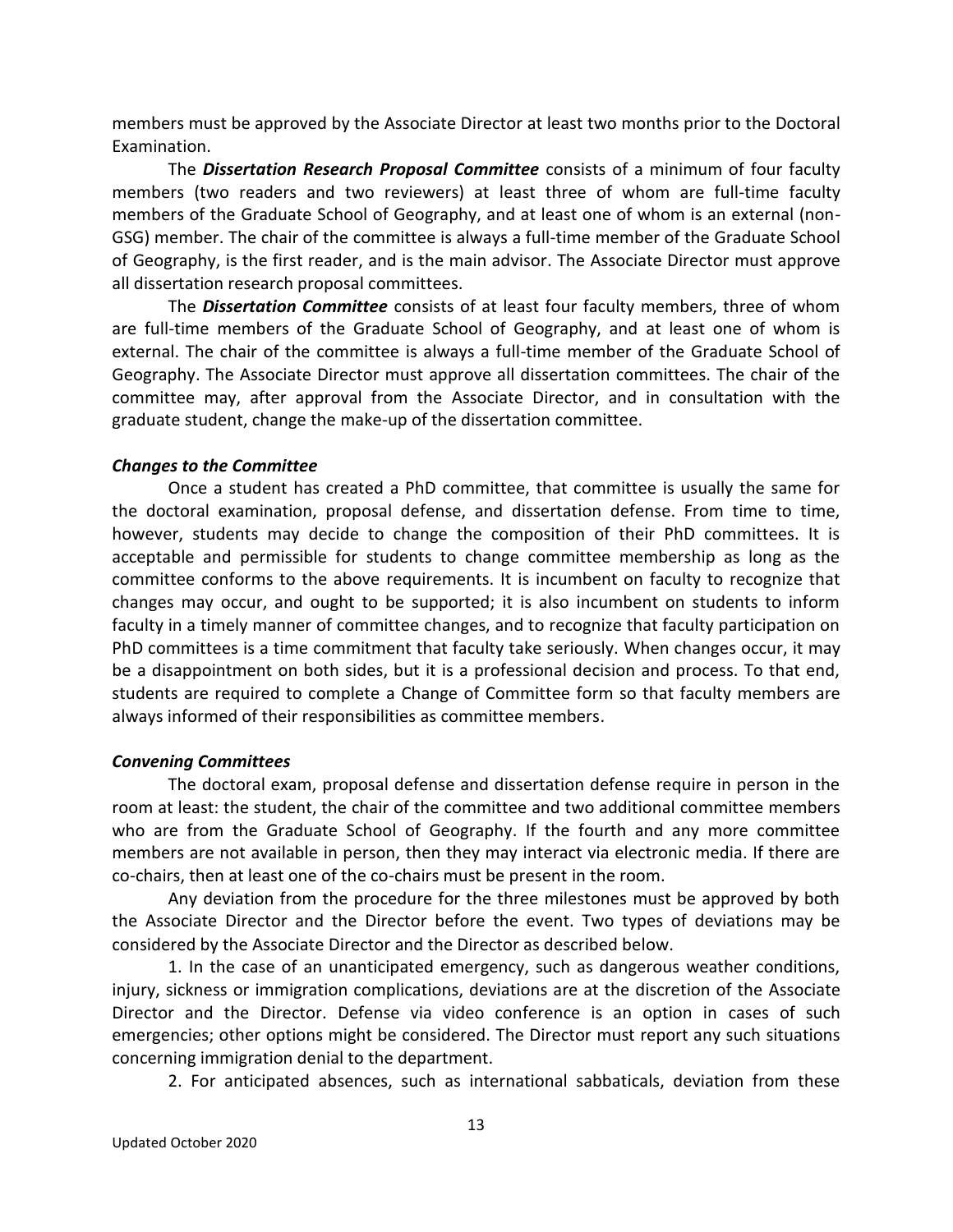procedures must be approved in writing when the milestone is scheduled, or earlier, such as at the time of sabbatical application. This type should be invoked only when no alternatives are available and an undue delay in progress to degree would be incurred. When faculty members apply for sabbaticals, and their applications are considered by the Director, the potential consequences to their students should be considered.

#### *Guidelines for Faculty*

 Applications for sabbaticals must include plans concerning the professor's doctoral dissertation defense. Professors must plan concerning presence on campus for such milestones. Chairs of students' milestones must plan to be on campus for the milestones. students, especially concerning the three milestones of: doctoral exam, proposal defense and

#### *Guidelines for External Committee Members*

 dissertation committee are expected to have a PhD. In cases where a student is seeking an external committee member without a PhD, the student/advisor must bring the case to the Associate Director and/or Director for consideration. External committee members serving on a proposal defense, doctoral examination, or

#### <span id="page-14-0"></span>**DOCTORAL EXAMINATION**

 The doctoral exam assesses the competency of graduate students in one major and two minor fields (see appendix for examples of orals fields--these fields must be approved by the chairperson of the doctoral examination committee). Competency is defined as an understanding of the substantive content and range of theoretical approaches within each subfield. Students must be able to critique alternative research traditions and defend the theoretical frameworks they adopt. For the exam in the major field the student will be expected to have an in-depth knowledge of the entire field; in the field selected for the first minor, the student will be expected to have mastered a survey of the field. The appended list of subfields is intended as a guide to the appropriate breadth of subfields for the major and the first minor. The topic of the second minor will be a more narrowly defined field; the student will be expected to have an in-depth knowledge of the second minor. The dissertation proposal is not an eligible field for the PhD exam, although the research context from which the proposal is drawn can be used as a field.

 At least two months prior to the doctoral examination, each student is required to submit to the doctoral examination committee a topical outline (about one page) and reading list (4-8 pages) for each of the proposed fields for the doctoral examination. (These items must be submitted during the regular semester. A copy of the approved reading lists should be signed (approval by email is fine) by the committee and submitted to the Program Administrator to be kept in the student's file. Announcement of the doctoral examination is sent via email as a GSG Memo to faculty and all PhD students two weeks before the scheduled examination date, upon approval of the chairperson of the orals committee.

 The doctoral examination takes place sometime between the fourth semester in residence and the end of the sixth semester. The doctoral exam takes place during the semester (i.e., from the first day of classes through to the end of the examination period). In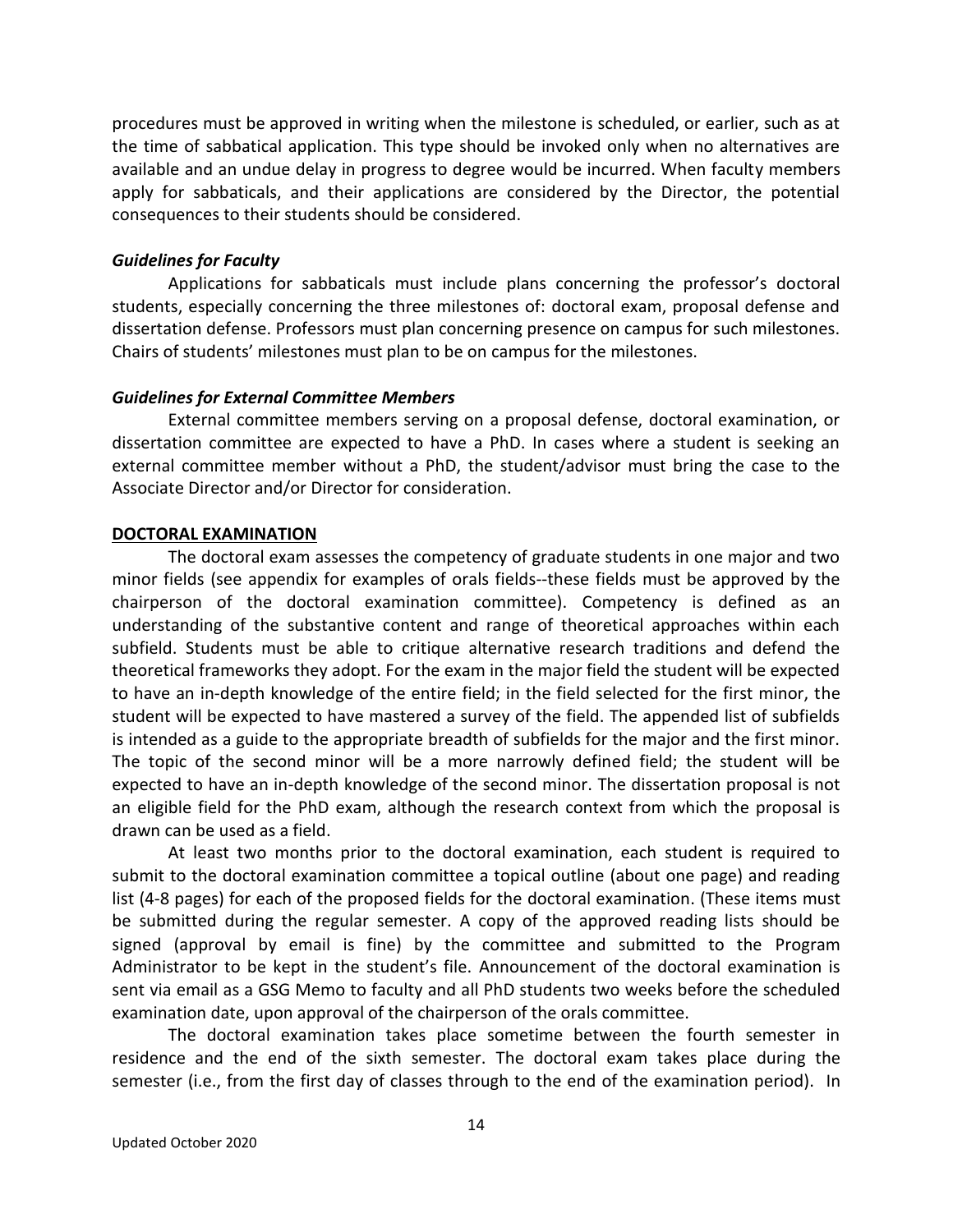must be given by the committee and the Associate Director and/or Director. The doctoral examination serves as the second-year review for students taking it at the end of the fourth semester. All other students are subject to second-year review as stated previously. cases where the student wishes to schedule a milestone outside of the semester, prior approval

 The dissertation proposal may be defended before or after the doctoral examination, both shall be done by the end of the sixth semester.

 At the beginning of the doctoral examination, the graduate student may ask and answer a question of their own choosing – however, this is normally a question dealing with the overall structure of the main field. This answer should last between 10 and 15 minutes – but should not take longer. It may be accompanied by **limited**\* visual materials (PowerPoint, printed copies of diagrams, use of a dry-erase board/chalkboard) but once the initial answer is completed, the use of visual materials should be discontinued (\*typically no more than three  slides/diagrams/tables). **The oral portion of the exam on the major will last approximately one and a half hours, and the oral portion of each minor exam will be about 45 minutes, with additional time at the end for committee deliberation and feedback to the student** This typically results in a total of a three-hour time block scheduled for the exam.

 Students may bring water/coffee, etc. if needed, but should plan to not leave the room for the entirety of the exam/until the committee is ready to deliberate. During deliberation, the student will leave the room until they are called back for the outcome and feedback from the committee. After all discussions end, the committee and student should complete a Record of Examination form (provided ahead of the exam by the Program Administrator), sign where necessary, and submit the form to the Program Administrator to keep on file.

#### <span id="page-15-0"></span>*Optional Written Component*

 At the student's discretion and in consultation with the advisor, the oral exam can have a written component, on any or all of the three fields, to focus on content and mastery of the material. This is in addition to, rather than instead of, the oral examination, but **the oral exam will be shorter: each portion with a written component may be half the length of an orals- only doctoral exam.** Members of the committee shall prepare written questions for each field that the student takes as a written exam and send them to the Program Administrator. At the beginning of a pre-determined **nine-hour period** (including 1 hour for lunch, meaning 8 hours of allotted exam time) for each field, the Program Administrator will communicate to the student a selection of original questions posed by the committee that the student completes in a "take-home" setting. The answers shall not exceed 2500 words per field. The scope and number of questions shall be limited by this constraint. However, students for whom English is not their native tongue will have more time, specifics determined mutually by the student and committee. The written component shall be completed two weeks before the scheduled oral exam, over a period of up to four weeks. Whether the student takes a written component does not influence the questions that the committee can ask during the oral component.

 Each student is required to inform the Advisor and the Program Administrator of the chosen exam format upon submission of the orals reading lists, or, at least one month before the exam date.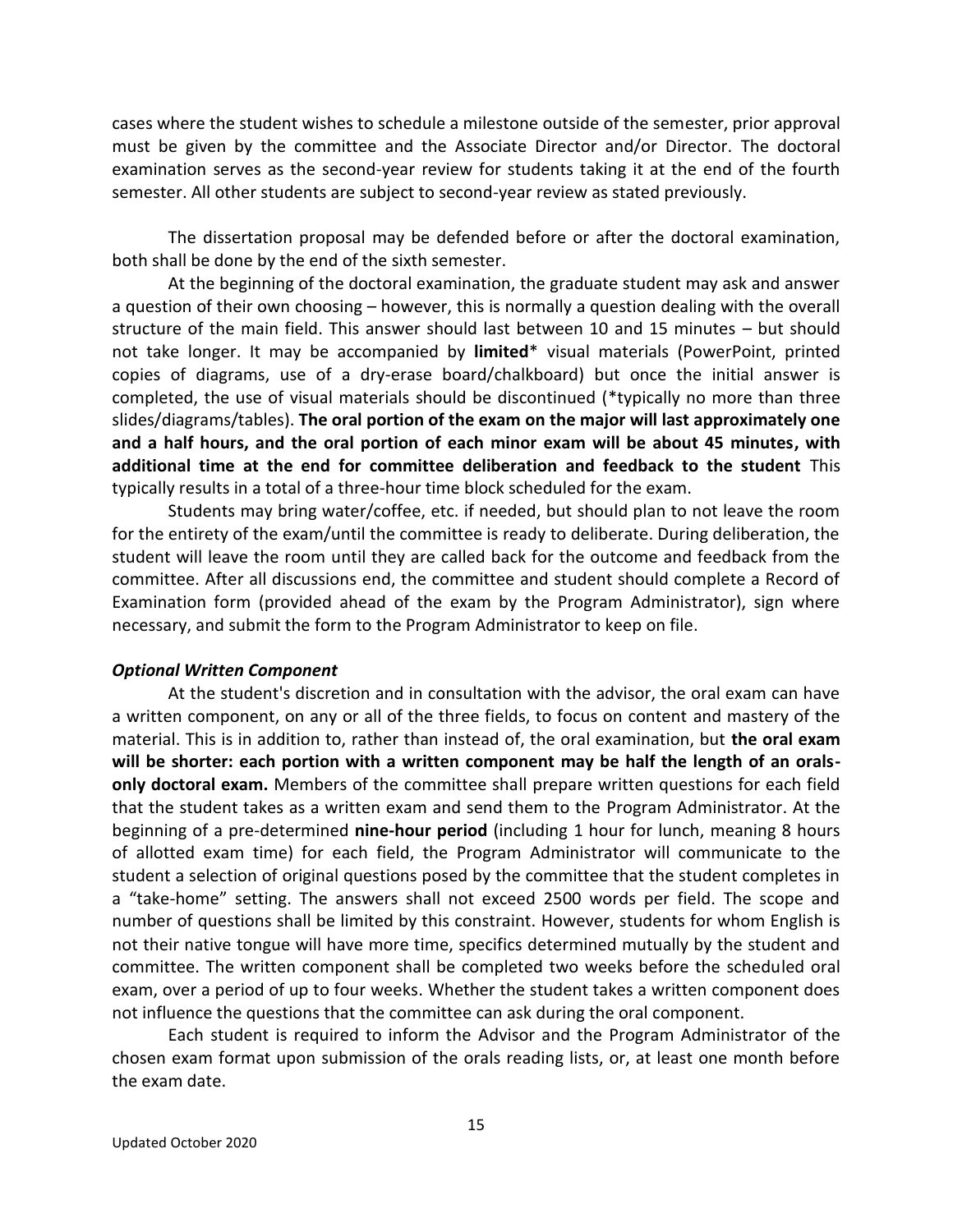# <span id="page-16-0"></span> *Grading the Doctoral Examination*

 Written component: each written component will be graded as one of the following: Pass, Conditional Pass, or Unsatisfactory. Pass and Conditional Pass results will allow the student to proceed to the oral doctoral examination. An unsatisfactory grade on any written portion of the exam will require an additional written exam for that field only prior to the oral examination.

 Oral examination: Grades for the oral examination are: Pass, Conditional Pass, or Unsatisfactory. In the case of a grade of conditional or unsatisfactory, all or part of the examination may be re-taken one time. At the committee's discretion, all or part of any re- taken examination may be in writing. **A second grade of unsatisfactory results in failing the PhD examination and dismissal from the PhD program**. Any student who receives a failing grade will however become eligible for a non-doctoral Master's degree on completion of a thesis, the content and structure of which are to be defined by the committee and approved by the Director and Associate Director.

# <span id="page-16-1"></span> *Examples of Orals Fields9*

- Agricultural Geography
- Biogeography
- Cultural and Political Ecology
- Climate Change
- Economic Geography
- Environmental Management, Hazards and vulnerability
- Feminist Geography
- GIS and Remote Sensing
- Globalization
- Human-Environment
- Land Use/Change
- Nature and Society
- Political Ecology
- Political Economy
- Social and Political theory
- Suburbanization
- Sustainability
- Urban Geography
- Third World Development

 $\overline{a}$ 

 $9$  This list of fields is to be used as a guide to defining major and first minor orals exam topics; it is based on current faculty interests. Students may select alternative major and minor topics (see for example the AAG list of topical fields). While external committee members are not required for the orals, topics outside of the expertise of GSG faculty may require external committee members be involved in development of orals lists. Students should rely on the advice of their advisors in making this determination.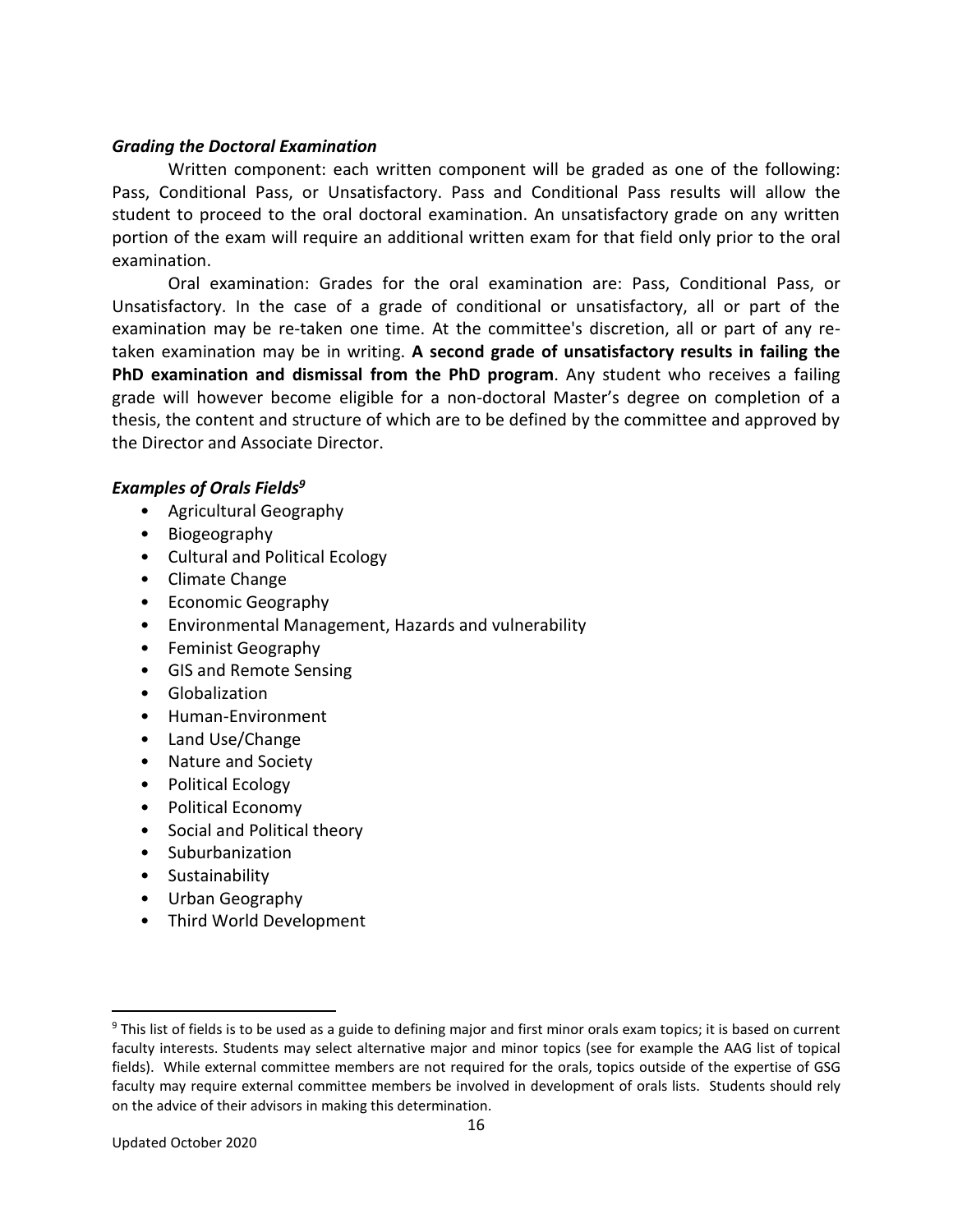# <span id="page-17-0"></span>**DISSERTATION RESEARCH PROPOSAL**

 The doctoral dissertation research proposal defense takes place during the semester. In must be given by the committee and the Associate Director and/or Director. A formal research proposal for dissertation work, which normally should not exceed a maximum of 10-15 pages (single-spaced), must be completed and approved by the student's dissertation committee. Appendices and references do count toward the page limit. cases where the student wishes to schedule a milestone outside of the semester, prior approval

- 1. The research proposal must be defended and final with revisions submitted by the end of year three (at the absolute latest end of year four), unless approved by the Committee, Assoc. Director, and Director (see "mitigating circumstances"). Any student who is not ABD by the end of year three is no longer in good standing and may face loss of stipend until ABD status is achieved.
- 2. Final proposal drafts must be approved by the student's advisor and submitted to all members of the dissertation committee **no later than two weeks before the scheduled date of the proposal defense.** An abstract of the proposal must be approved by the advisor and submitted to the Program Administrator at least two weeks before the scheduled date of the proposal defense. This abstract will be circulated to all faculty members along with the GSG Memo announcing the defense date.
- 3. The proposed defense can be held any time during the academic year (barring school vacation/university holiday). However, the proposal defense should not be held so late in the academic year that revisions will inevitably require oversight of the advisor and/or committee members during the summer months, particularly in cases where a student's timely Progress to Degree hinges upon proposal approval. Defenses may only be held during the months of June, July, and August if unanimous consent of the committee and Director and Associate Director is given.
	- a. The proposal defense is typically scheduled for a total of two hours, allowing time for the student to present their proposal to their committee and allow time for discussion, decision, and feedback. The student typically prepares a PowerPoint presentation, however this may be subject to the advisor's preferences for the proposal defense format.
- 4. The dissertation research proposal should be a concise, focused document. One good model is the NSF dissertation grant proposal document which focuses on a concise statement of theory, original contribution of the research, previous findings, methodology and the research plan. This will also facilitate the development of grant proposals to NSF and other groups.

Title Page – Proposed title of dissertation; name of student; name and signature of 1st and 2nd readers, and the names of two reviewers; date of submission; a 250 word abstract typed (single spaced) stating concisely the nature of the problem to be pursued, objectives of the study, and data and methods to be employed.

 Introduction and Justification – A specific statement of the problem as a researchable issue, including its relationship to past and present research.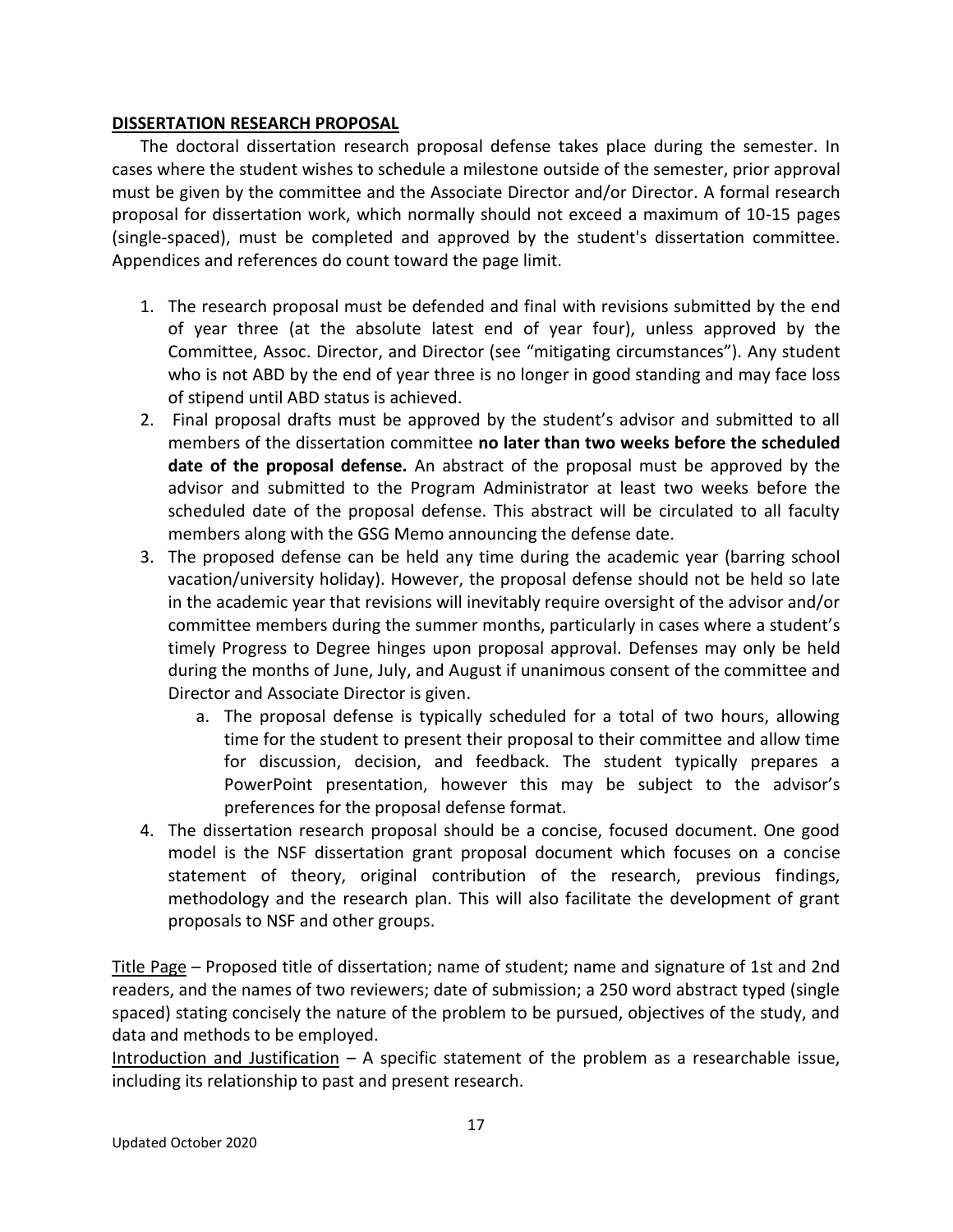Literature Review - Discussion of the pertinent literature and placing the proposal in context. Procedure - Discussion of the research objectives and design, and the data to be employed. Timetable – A rough timetable for the research, analysis, and writing phases.

Bibliography - Works which most clearly relate to the study as sources of theory, data, or methodology should be cited. While the bibliography should reflect a thorough awareness of the literature, it need not be all-inclusive.

 A final research proposal must be approved by all committee members. With approval of the first reader, the student submits one clean electronic copy of the proposal to the Program Administrator, and the proposal abstract for distribution to the faculty who then forwards the abstracts to the faculty and places the proposal in the Geography office for a two- week review period. At the end of that period, if no objections have been raised to the first reader, formal approval is granted by the advisor and committee. If objections are raised, the committee and the student will assess the case and determine what alterations in the proposal, if any, are needed.

 completed by the end of three years after approval of the dissertation research proposal, the research proposal – or other plan for completion— must be submitted for re-approval. One prerequisite for such re-approval is provision for one academic semester's physical presence in Clark during the year following re-approval to work on the dissertation $^{10}$ . Once approved, the proposal has a three-year validity period. If the dissertation is not

 All students should complete their doctoral examination and proposal defense by the end of the sixth semester of study (traditionally the end of the third year), or arrangements may be made for a non-doctoral Master's degree. If the Director, Associate Director, and the student's doctoral committee agree that there are mitigating circumstances, an extra period of time to reach ABD status may be granted on a case-by-case basis.

 For students who do not defend their dissertations by the end of year six: a (physical, not email) meeting is called of the dissertation committee with the graduate student in attendance and also the Director and the Associate Director at which a plan for completion of the dissertation must be presented by the student and approved by the committee. The purpose of the six-year meeting is to establish a strategic plan, based on commitments on both sides (faculty and student), with firm deadlines for the completion of the remaining work. This Following this meeting, the graduate student is given a maximum of one additional year to complete and defend the dissertation. Should the dissertation *not be defended* after one year (i.e. seven years after entering the program), the student's candidacy will lapse, i.e., no student will be in the program for more than seven years, combining residency and non-residency, though excluding leaves of absence. Any return to the program must follow the University's process may include re-proposing and re-defending the proposal at the committee's discretion. formal procedures for reinstatement.

 $10$  Twelve weeks during the summer is considered the equivalent of an academic year semester for this purpose, with the proviso that a faculty member be in residence at Clark during the summer and express a willingness to supervise.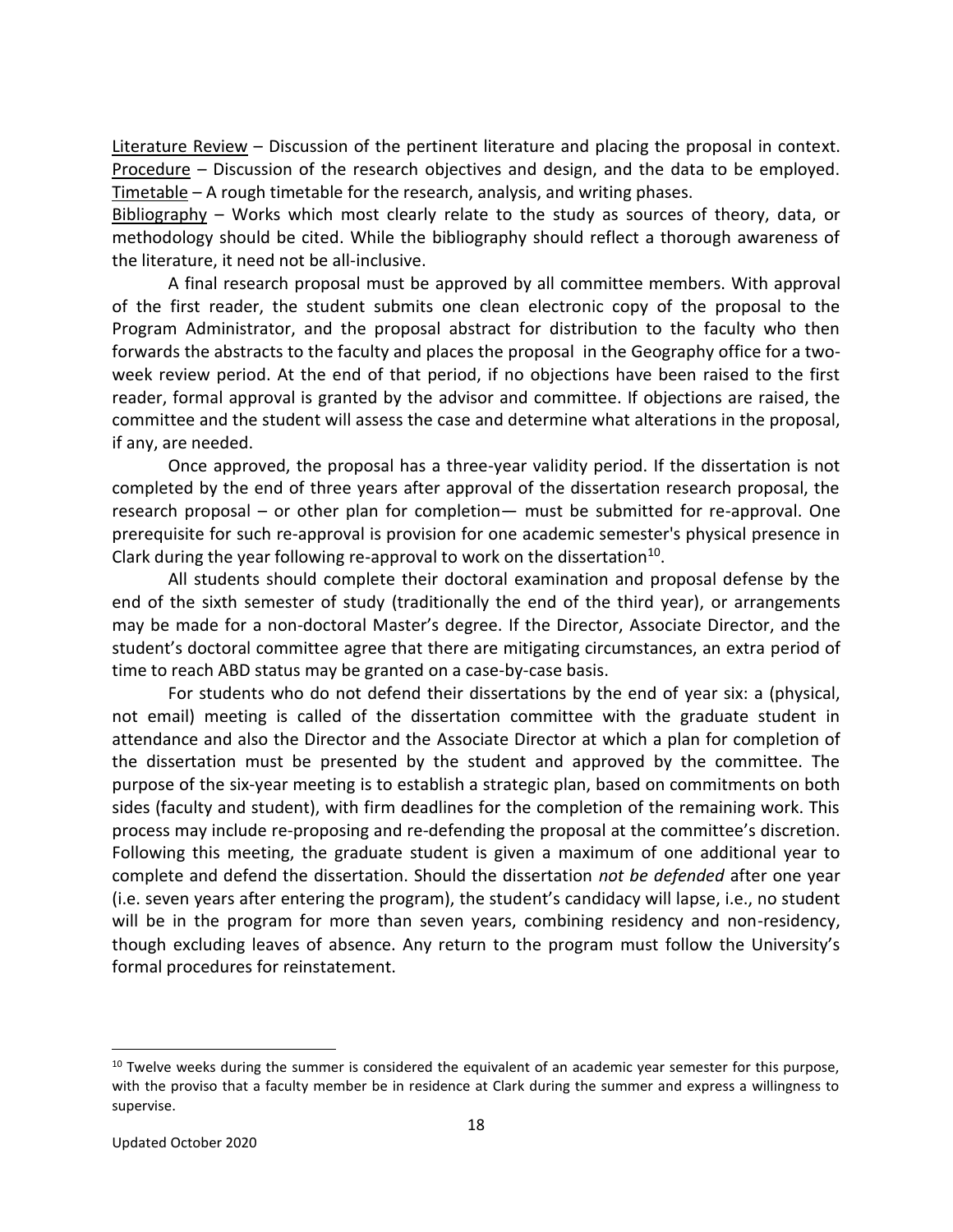# <span id="page-19-0"></span>**DISSERTATION DEFENSE AND PRESENTATION**

 The dissertation involves a process of interaction with and approval by the dissertation committee11.

- 1. A complete draft of the thesis (an electronic version of all chapters, figures, tables and bibliography) is defended at a working session of the dissertation committee. This "defensible draft" should have already been subjected to extensive criticism and re- working. With the approval of the first reader, the student forwards copies of an abstract of the dissertation to the Program Administrator for distribution to the faculty at least two weeks before the working session. The student must provide a copy of the defensible draft to all members of the dissertation committee at least two weeks before the working session. Also, in preparation for the working session, one copy of the defensible draft must be placed for faculty review in the geography office for a two- week period. The defensible draft put on display in the department must be complete in terms of including all chapters and bibliography.
- 2. A final version incorporating changes suggested at the draft stage is approved by the dissertation committee and then placed on display for two weeks. See appendix 'Timetable for May Commencement' for all relevant deadlines.
- 3. The dissertation is then formally accepted by the dissertation committee and the Director. An electronic copy of the dissertation then goes to the GSG Program Administrator who will help the student with printing, obtaining signatures and the number of desired copies delivered as follows:
	- a. One bound copy to the Graduate School of Geography
	- b. One electronic copy to the Graduate School
	- c. Any number of personal copies requested by the student. This number may include copies for the student's committee members<sup>12</sup>.

# <span id="page-19-1"></span>**DISSERTATION TYPES**

 Two different types of dissertation may be prepared and defended: the Dissertation monograph (DM) or the Three Article Dissertation (TAD).

# <span id="page-19-2"></span> *Dissertation Monograph (DM)*

- 1. The DM constitutes the "classical" dissertation form in which the topic of the dissertation is treated in monograph form, composed of a series of chapters that lay out the research problem or synthesis theme, review the relevant literature, detail the data or evidence and the mode of analysis employed, and provide conclusion and significance statements as well as a bibliography. Appendixes, prefaces, and acknowledgements may be appropriate.
- 2. The dissertation is completed when approved by dissertation committee.

<sup>&</sup>lt;sup>11</sup> Please see PHD COMMITTEES section on pages 12-13.

<sup>&</sup>lt;sup>11</sup> Please see *PHD COMMITTEES* section on pages 12-13.<br><sup>12</sup> The student is fully responsible for all costs connected with the dissertation (except for the cost of binding for the departmental copy), which can be obtained from the Program Administrator.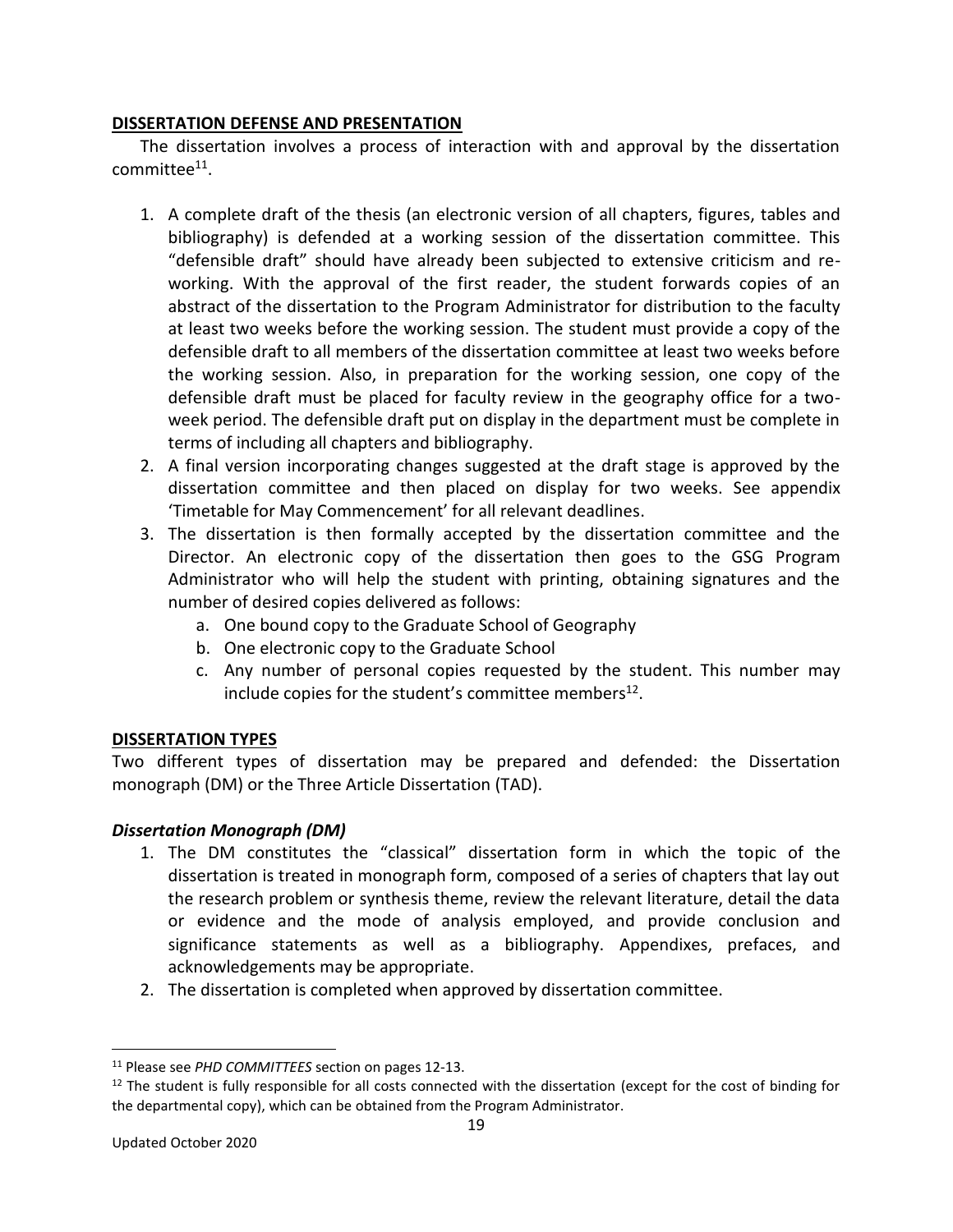# <span id="page-20-0"></span>*Three-Article Dissertation (TAD)*

- 1. The TAD constitutes a *dissertation volume* composed of (i) an introductory chapter addressing the general problem in which the three articles are encapsulated, (ii) at least three stand-alone articles (SAA) related to a coherent research problem, and (iii) a summary/conclusion that sets the overall contribution of the research in context.
	- a. The introductory chapter (i) establishes the broader problem or topic of study and how the three SAAs fit within it, and (ii) provides the relevant literature review and discussion of methods employed in the dissertation research but not found in any of the three articles.
	- contributions to geographical or geographical-related scholarship. b. The SAAs constitute original research, review, or conceptual-philosophical
	- c. The concluding chapter summarizes-reviews the findings of the SAAs and specifies the contributions that each article and the three-article set make to science/knowledge more broadly, the specific dissertation problem/topic, and the discipline awarding the dissertation degree.
- 2. The entire dissertation is initially and primarily written by the doctoral candidate regardless of the subsequent revisions and authorship of the articles submitted for publication.
- 3. The introductory and concluding chapters must follow the style of Annals AAG and contain individual bibliographies. The "article" chapters must follow the style of the journal to which it will be submitted for consideration of publication. The formatting of dissertation must be consistent with the dissertation submission rules of Clark University.
- 4. Each chapter of the dissertation must contain the requisite tables, graphics, and bibliography, regardless of redundancy that may appear owing to the 3-article format.
- 5. The dissertation may have prefaces/acknowledgements, appendixes, and other complementary sections as needed.
- 6. The dissertation is completed when approved by the dissertation committee. It is understood that this approval asserts that the three articles are of sufficient quality that they are ready for submission to the identified journals.

# <span id="page-20-1"></span> *The Stand Alone Articles (SAA)*

- 1. Each SAA is a complete and publishable research contribution or review unto itself following the content and length of a "research article" as defined by major journals (i.e., those journals reviewed by the Social Science Citation Index, the Science Citation Index or the Arts and Humanities Citation Index).
- 2. None of the three articles can be published in any other dissertation. The articles may have been published or in press previous to dissertation if they are a substantive part of the research proposal defended and approved by the School.
- 3. Each article must be submitted for consideration of publication (either previous or subsequent to the completion of the dissertation) to a major journal consistent with the research discipline, subfield, or interdisciplinary area of the dissertation author.
- 4. Authorship of the articles in their submitted form must include the dissertation author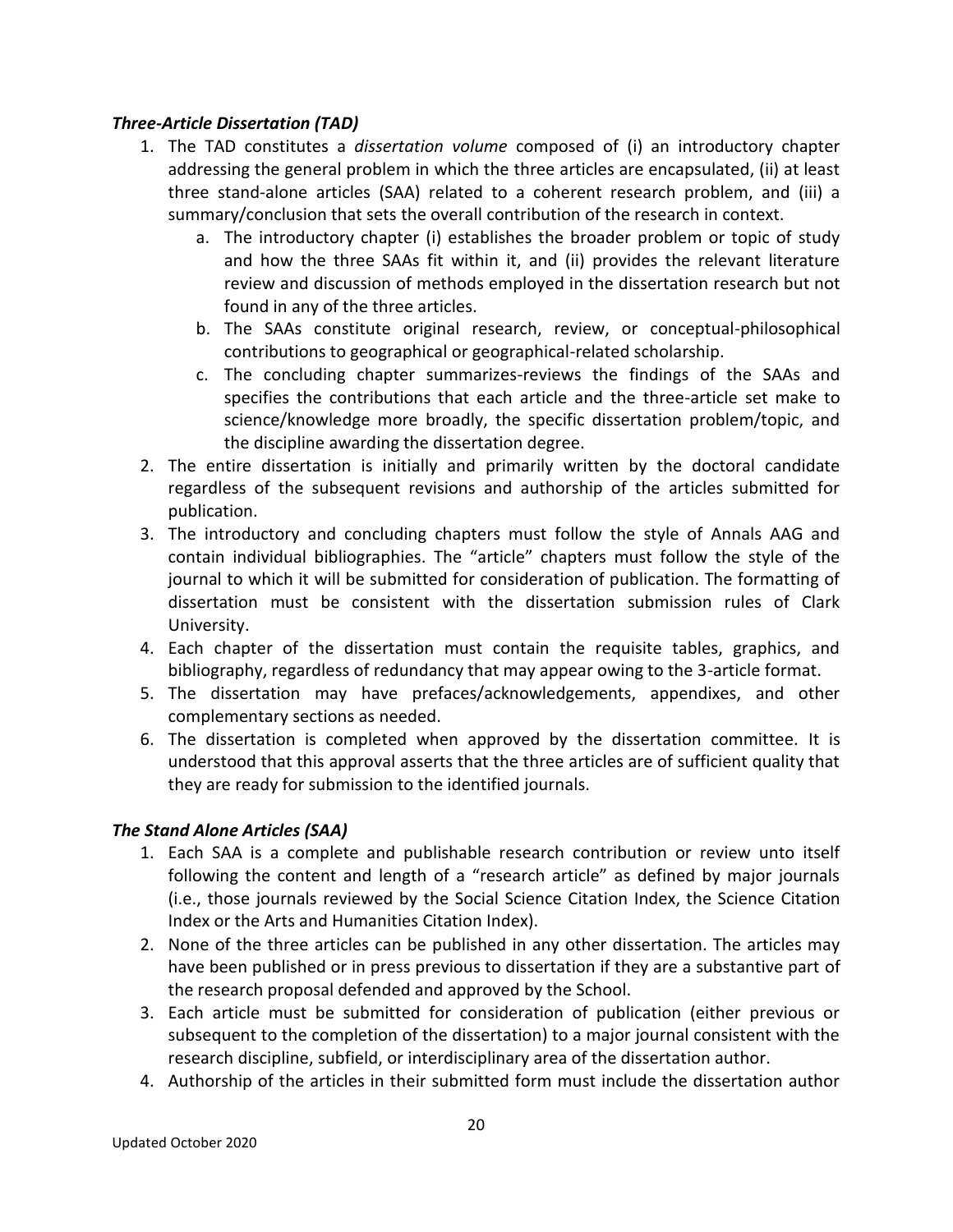as the lead author of any multiple authored submissions. In the dissertation, each SAA will carry a footnote describing if that contribution is to be submitted as single or multiple authored.

#### <span id="page-21-0"></span>**MASTER OF ARTS**

 Only students seeking a doctoral degree are admitted to the Graduate School of Geography. However, two types of M.A. degrees are available: Pre-doctoral (en-route to PhD) and non-doctoral (or terminal). Figure 2 (see below), the progress-to-degree timeline, highlights when the non-doctoral MA would be a relevant option for students.

#### <span id="page-21-1"></span>*Pre-Doctoral MA (En-route to PhD)*

 An MA degree in Geography can be awarded to doctoral candidates who do not already have a master's degree in geography (MA or MS) after fulfilling the following requirements:

- 1. Completion of required course work (GEOG 368, 338, and two skills courses);
- 2. Completion of the doctoral examination; and
- 3. Approval of the dissertation proposal.

 A student opting for the pre-doctoral MA must request it at the time of achieving ABD status.



Figure 2. Progress to Degree Timeline.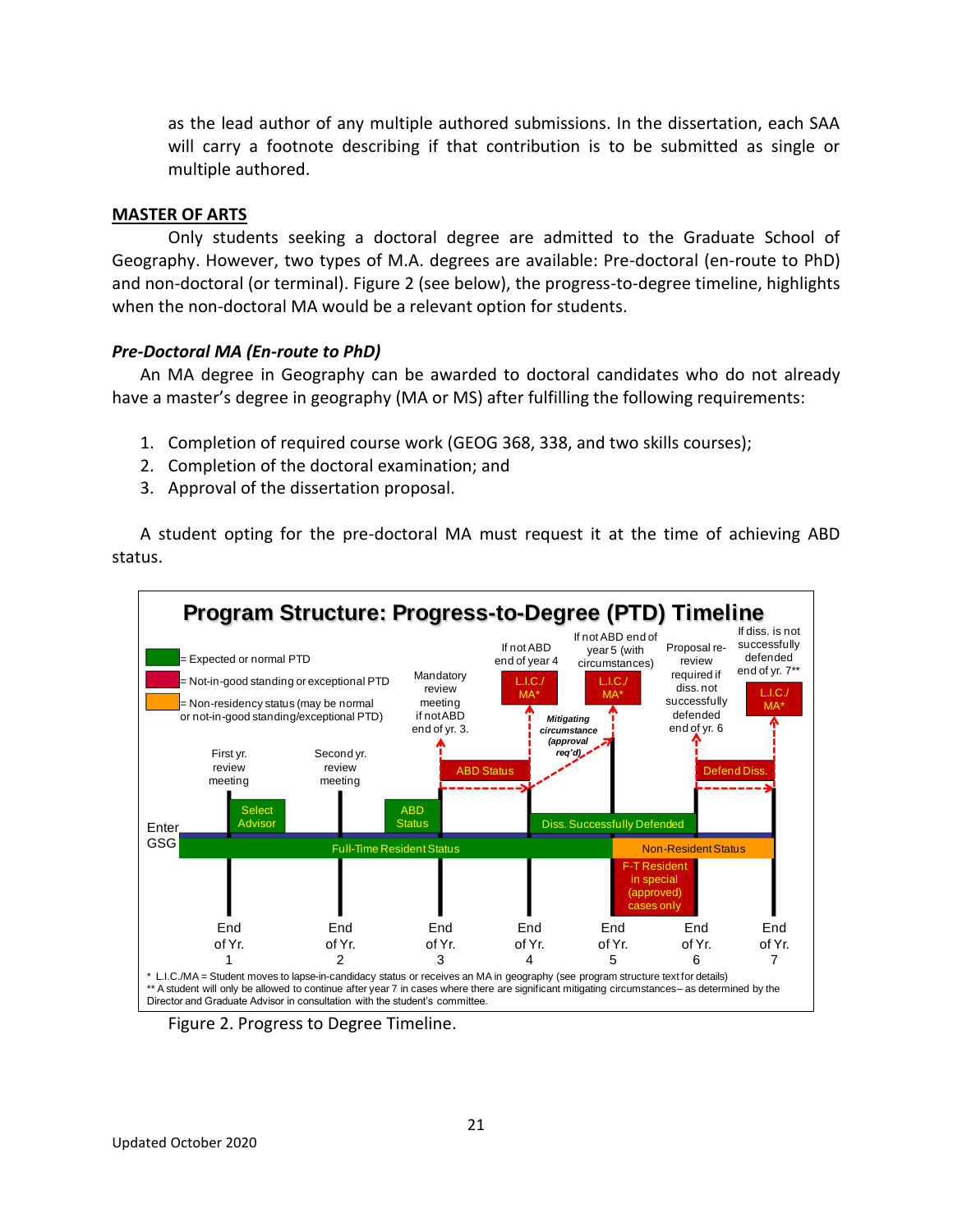# <span id="page-22-0"></span>*Non-Doctoral (terminal 13) MA*

 Normally no later than at the end of the first semester of the second year of residence, after a review process, students may opt or may be advised to shift to a non-doctoral MA degree, under which circumstances they would normally substitute thesis-writing credits for formal course credits. This thesis is a research paper or short article (15-30 pages), demonstrating an ability to define a problem, as well as serving as evidence of research competence.

 After approval by a committee consisting of the major advisor and two other faculty of the student's choosing, one electronic copy of the final draft with a letter by the main advisor noting committee approval will be delivered to the Geography office. The Program Administrator will then announce to the faculty that the draft is available for review.

 Faculty comments will be reviewed by the main advisor and any changes approved by the advisor. The thesis is accepted by the advisor and the committee. Following acceptance, two unbound copies of the final draft should be delivered to the GSG Program Administrator re-apply should they subsequently wish to re-enter the PhD program. and one electronic copy to Graduate School. Students completing the Non-Doctoral MA must

 Non-doctoral MA degrees may also be granted when students who have not made satisfactory progress leave the program. Conditions under which this may occur, and pertaining to the granting of such degrees, are outlined in the earlier sections on Progress-to-Degree and Doctoral Examinations.

### <span id="page-22-1"></span>**STIPEND/FUNDING ALLOCATION PRINCIPLES**

 Each student admitted into the GSG doctoral program is guaranteed eight semesters of funding with eligibility for a fifth year of funding. There are four main principles associated with this funding commitment:

- through the program, their status as a resident student, and the availability of funds in 1. The eight-semester funding commitment is contingent upon each student's progress the department.
- 2. Students who receive external fellowships may defer their departmental support (in consultation with the Director, Associate Director, and their advisor) provided they are in residence in the program and are in good standing (as measured by our progress-to- degree (PTD) expectations, detailed on page 7). All students, regardless of whether they have external or internal sources for stipend support, are expected to be active participants in, and contributors to, the GSG community during their first two years in the program (at a minimum). During their first two years, students will be either TAs, RAs or in possession of a fellowship.
- 3. Students who do not have external fellowships can defer one semester of GSG stipend support provide they provide adequate up-front notice and receive approval from their Advisor, the Associate Director, and the GSG Director.

 $13$  The University terms the MA that is not en-route to the PhD, a "terminal" MA. It means simply that the student leaves the program with the MA degree in Geography, rather than continuing in the program to PhD candidacy.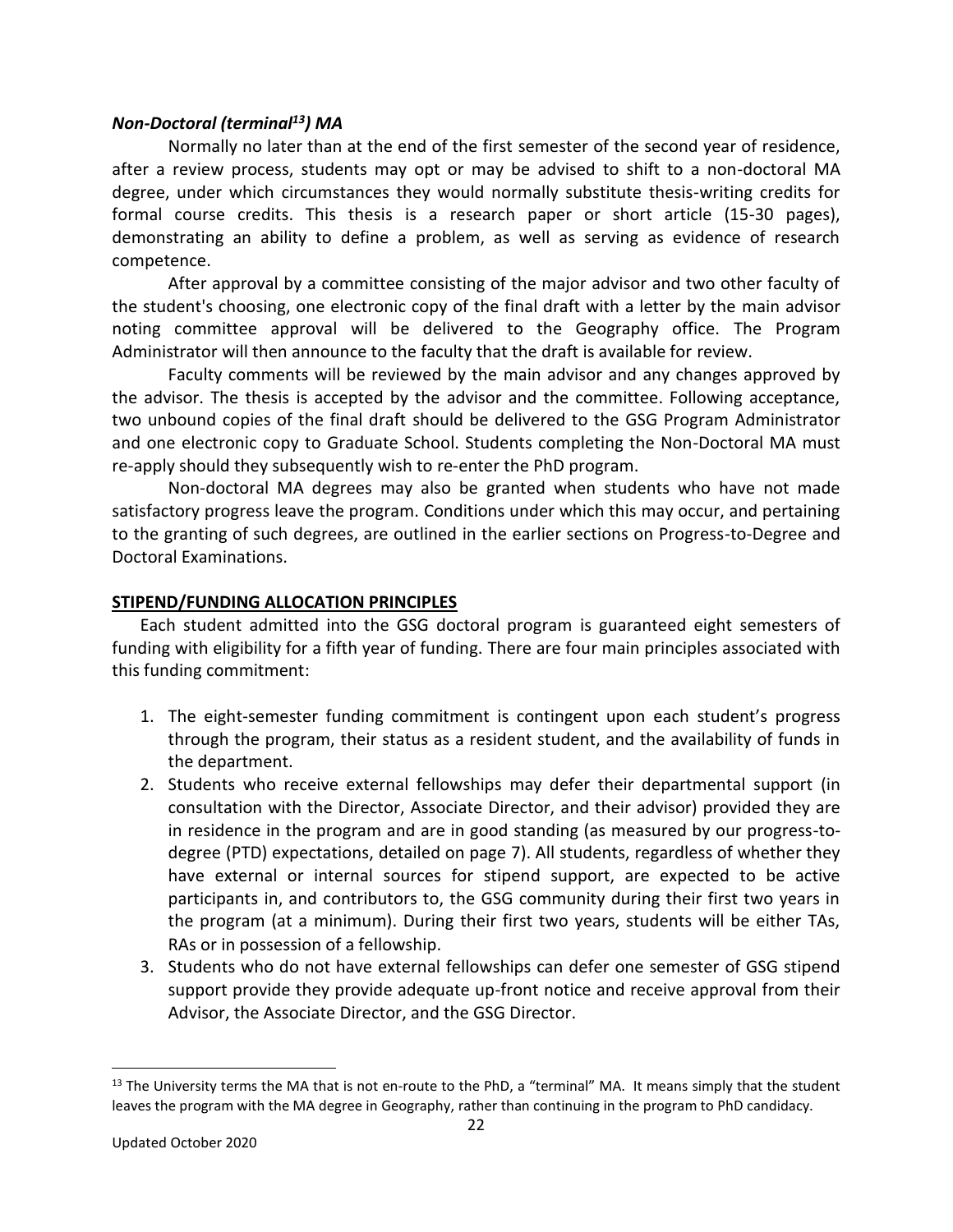#### <span id="page-23-0"></span>**APPENDICES TO THE PhD PROGRAM STRUCTURE**

#### <span id="page-23-1"></span>**APPENDIX A: ADVISING**

 student's entry into the program until the completion of the program. It spells out the formal requirements that have to be met by a student in order to obtain a doctorate in Geography from Clark University. One final aspect of graduate studies – advising-- however, needs further clarification beyond its outline in the program structure. The following interpretation, composed by CUGS, amended and approved by the faculty, is therefore appended. The PhD Program Structure document outlines the course of graduate studies from a

 Faculty and graduate students (subsequently referred to as 'we') acknowledge that the advising relationship between the two is a crucial aspect of the experience of graduate studies as a whole. We believe that this relationship is entirely mutual yet difficult to define and prescribe. We nevertheless deem it possible and recommendable to agree on a number of basic principles pertaining to the advisor-advisee relationship in order to ensure the success of this relationship and the advisee's path toward the PhD

 By *advisor* we generally mean all members of a graduate student's first-year review, second-year review, oral examination, proposal defense, and/or dissertation committee(s) and on the broader level, the Director of the Graduate School and the Head of the Graduate Studies Committee. These committees may, but need not, consist of the same faculty members. Usually, the committee consists of a main advisor and several additional advisors.

 The *main advisor* plays a significantly more important role in the student's graduate school career. So while all of the below is applicable to all advisor-advisee interactions, the relationship between the main advisor and the student is more invested, more committed, requires more time and more frequent contact, and a higher level of intensity in the cooperation.

By *advisee*, we mean any graduate student formally admitted to the PhD program.

 By *advising,* we mean the exchange from advisor to advisee in which the advisor offers timely advice, feedback, and opinions to the advisee regarding any aspect pertinent to the successful completion of the requirements toward the PhD, and the advisee's launching of a career in his or her envisioned field.

 The nature of this exchange, and the aspects considered pertinent to successful completion of the program -- while guided by the advisor's academic expertise and experience with advising -- are determined in mutual agreement between advisor and advisee in order to best meet the specific needs of the advisee.

 We (the department) agree to the following *basic principles* underlying the advisoradvisee relationship:

- 1. *The advisee/advisor relationship is a relationship based on mutual consent*, subject to approval by the School's director. Each faculty member and student should respect each other's autonomy in working with advisors and advisees of their choice.
- 2. The *most important aspect of the advisor-advisee relationship is mutual respect*; by the graduate student for the faculty's many other duties and commitments to other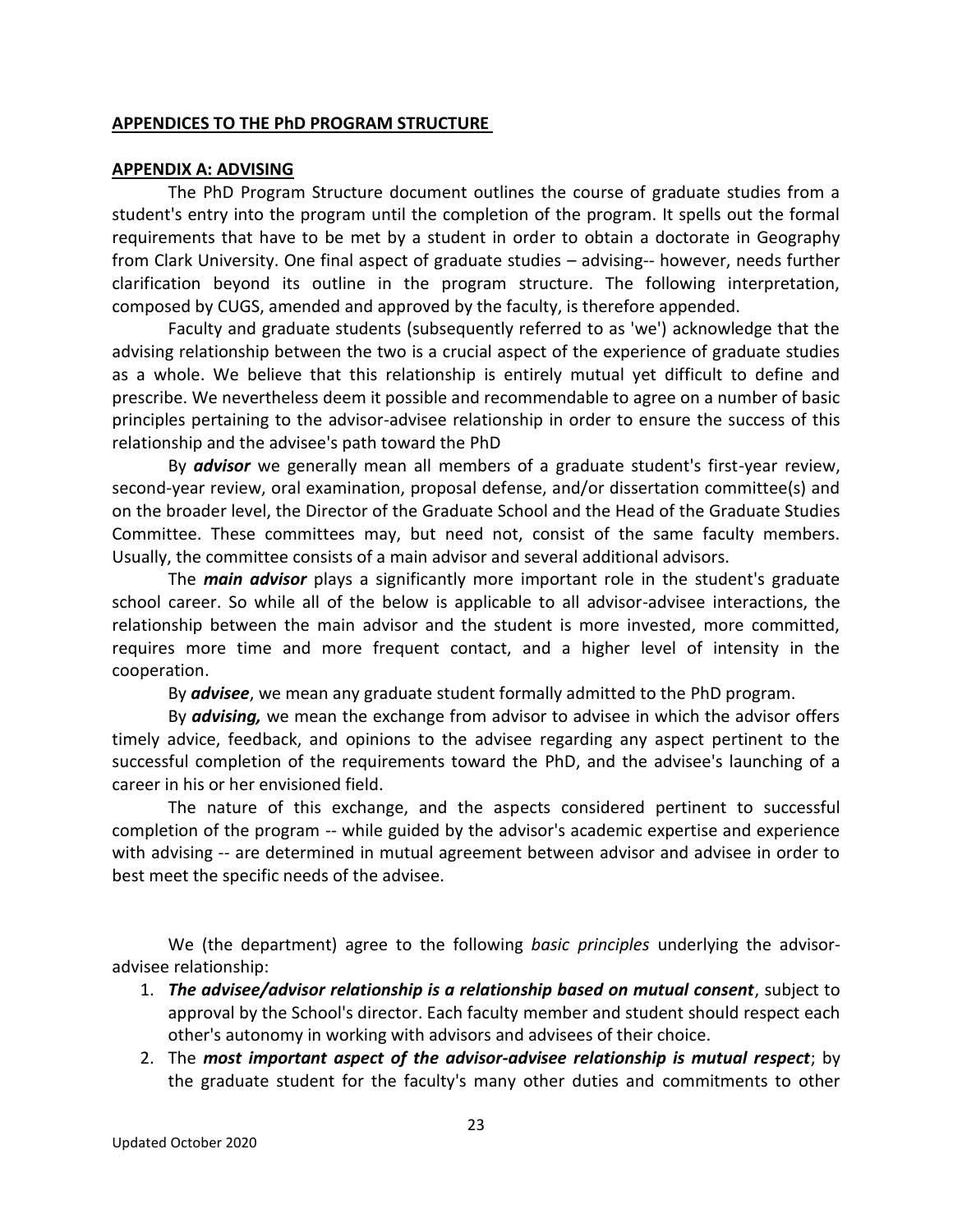students, the School, the University, and outside the University, and by the faculty for the student's need for advising, and his or her other duties and pressures from other classes, departmental and outside commitments.

 3. From this mutual respect for each other follows that expectations by one of the other must be matched by a commitment to honor each other's constraints and abilities. Specifically:

# <span id="page-24-0"></span>*Advisor Responsibilities*

- • Committee members *take on a serious commitment* to work with a student through the completion of a given phase of the PhD process. Reasonable time should be given to advisees to carefully prepare for the completion of each one of the phases. Advisors  *should work congenially and effectively with the advisee's other committee members*  with the advisee's best interest in mind.
- • Advisors should be *accessible*, i.e. advisees need to feel that they can make appointments with their advisors, that these appointments will be kept to the best of an advisor's ability, and that advisees, especially commuters, are informed as early as possible if cancellation of an appointment is unavoidable.
- Advisors should *make their general availability known* to the advisee (office hours, additional times, "good" and "bad" days, phone numbers, etc.)
- • *Sabbaticals* have a particular, unique impact on advisor-advisee communication and contact, and especially can negatively affect student's progress to degree. Advisors should develop a plan before their sabbaticals to ensure timely progress and means of communication with their students while on leave.
- • Advisors should be *responsive* to advisees' initiation of meetings, the issues and concerns brought up by the advisee, and the advisee's specific needs. They should act as a sounding board, and give as specific feedback as possible in as timely a fashion as possible. Advisors should grant the advisee focused attention during the meeting.
- • Advisors should *make their expectations* of the student *known explicitly*. They should also give the student an idea about when they can expect a turn-around of submitted work. Turnaround work times ought to be reasonable in light of the type of work submitted.
- Advisors should *be aware that different students have different needs* in terms of frequency, amount of time, and content of advising; different capabilities and working habits. This acceptance needs to be balanced with *concrete help* to improve the capabilities and habits as needed.
- Advisors should *encourage advisees to collaborate with others* and to *develop contacts*  outside the Graduate School of Geography. They should advise students on how to *build networks* and to develop the kind of professionalism that will be needed later in our academic careers.

 conferences, etc., that are in the student's best interest. Advisors should be *supportive of the advisee's initiative to define topics*, attend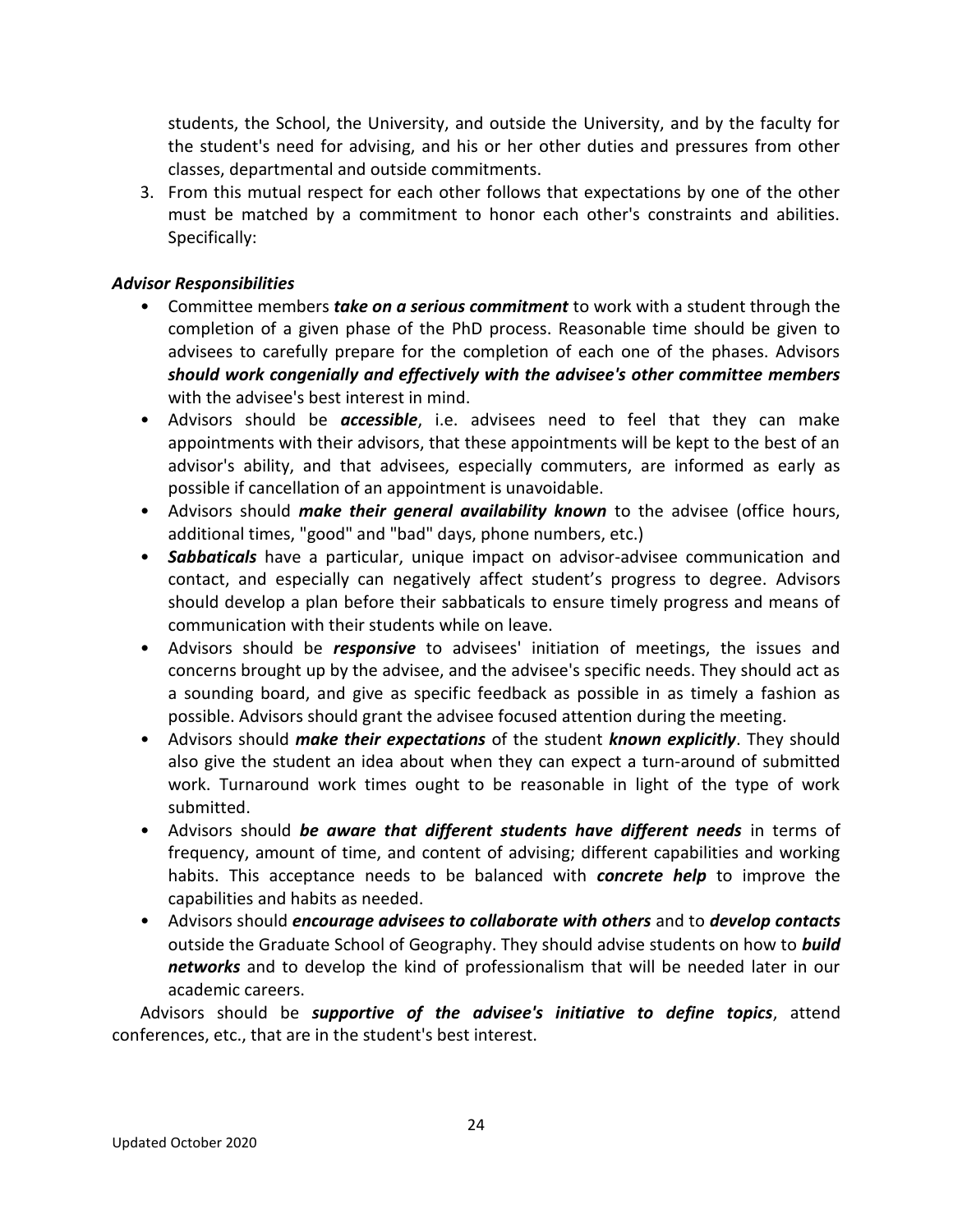# <span id="page-25-0"></span>*Advisee Responsibilities*

- Advisees should **not expect one advisor to meet all their advising needs**. The advisee should strive to choose the members of his or her committee such that most if not all of their needs are met within the faculty pool of the advisee's committee(s). Having solicited advice, advisees should conscientiously attempt to implement those measures mutually agreed upon.
- Advisees should **seek out their advisors, initiate meetings**, keep appointments, and inform their advisors as early as possible if the appointment cannot be kept.
- Advisees should **be punctual** for appointments, and **respect the time constraints of the advisor**.
- Advisees should recognize the advisor's time as valuable and thus **come well prepared**  into the meeting. This means to have prepared the issues to be discussed and the questions to be asked.
- • **Sabbaticals** have a particular, unique impact on advisor-advisee communication and contact, and especially can negatively affect student's progress to degree. Advisees should develop a plan with their advisors before sabbaticals to ensure timely progress and means of communication during these leaves.
- • Advisees should be clear about **making their needs known**; they should give the advisor a clear idea of when they will hand in required information, what external deadlines they must meet, and with what problems they most need assistance.
- Advisees ought to **assess their own needs, capabilities, and progress as honestly as possible** in order to ask for, and obtain, the most appropriate advising.
- • Advisees should **initiate contacts**, or respond openly to the opportunity to **develop outside contacts**, and actively seek to establish and maintain support and information networks.
- Advisees should **initiate the search for funding, internships, conferences to attend**, and research to explore.

# <span id="page-25-1"></span>**APPENDIX B: TIMETABLE TO COMMENCEMENT AND OTHER RELEVANT DEADLINES**<sup>14</sup>**:**

These dates are set by the Graduate School:

# <span id="page-25-2"></span>*May Degree/Commencement*

 **January 26-February 20:** APPLICATION FOR DEGREE must be filled out and submitted online (exact dates may vary year to year – details are circulated by the Registrar's Office each semester).

 **February 1:** Final date for submitting defensible draft to members of the dissertation committee and one copy of the abstract to the Program Administrator.

 **February 15**: Final date for one copy of the defensible drafts to be placed for faculty review in the geography office. (Display copy two weeks prior to defense date)

**March 1:** Final date for working sessions/defenses – all working sessions/defenses must take place on, or before, this date.

April 1: Presentation quality copy of the dissertation<sup>15</sup>, including preliminary pages with one

<sup>&</sup>lt;sup>14</sup> Precise dates will change each year depending on date for Board of Trustees meetings.